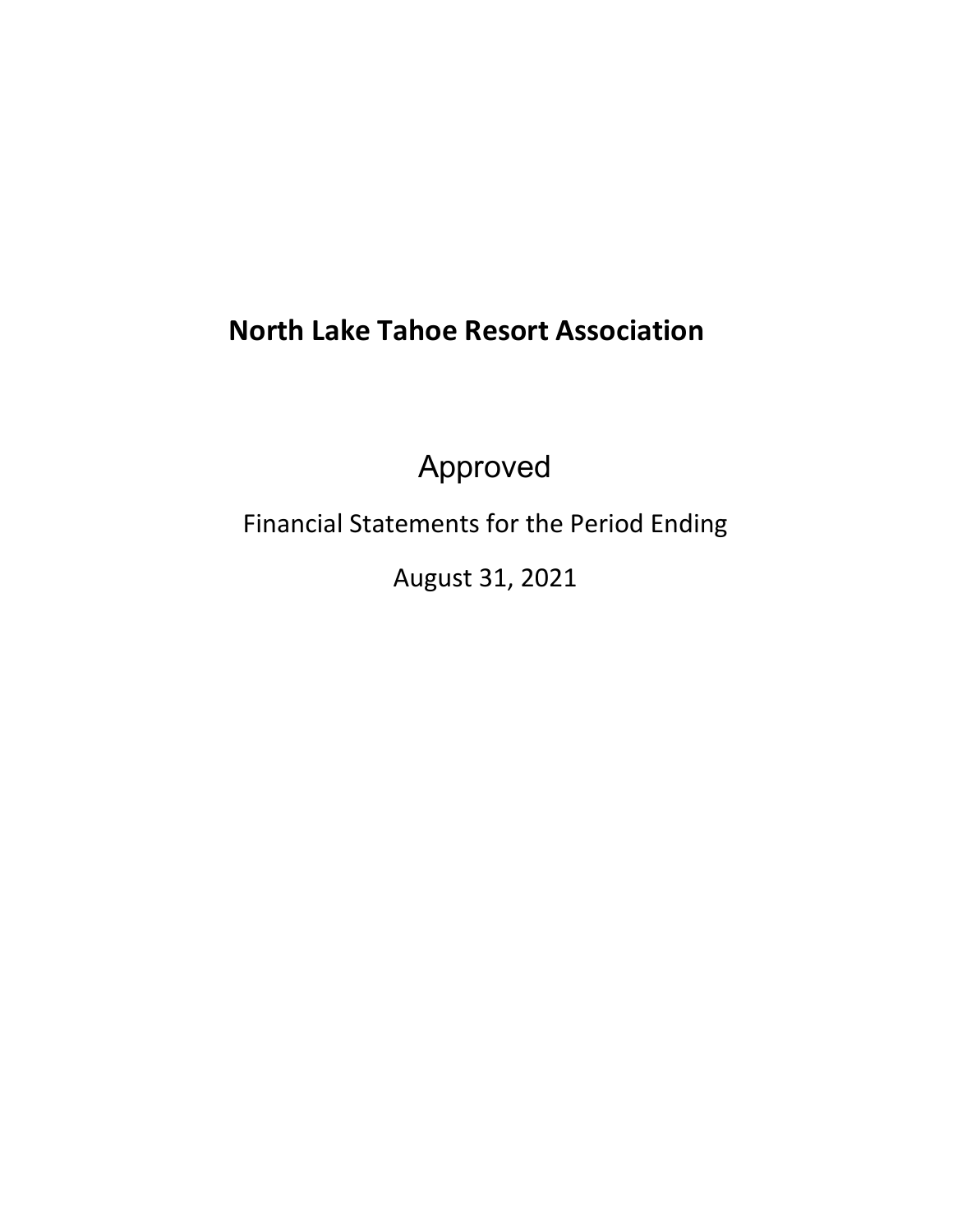**Accrual Basis**

# **North Lake Tahoe Resort Association Balance Sheet**

 **As of August 31, 2021**

| ASSETS                                    | Aug 31, 21 | Aug 31, 20 | \$ Change  | % Change  | Jun 30, 21 |
|-------------------------------------------|------------|------------|------------|-----------|------------|
| <b>Current Assets</b>                     |            |            |            |           |            |
| <b>Checking/Savings</b>                   |            |            |            |           |            |
| 1001-00 · Petty Cash                      | 158        | 158        | 0          | 0%        | 158        |
| 1002-00 Cash - Operations BOTW #8328      | 2,292,763  | 0          | 2,292,763  | 100%      | 1,965,992  |
| 1003-00 Cash - Operations BOTW #6712      | (6,928)    | 763,830    | (770, 758) | (101%)    | (273, 742) |
| 1007-00 Cash - Payroll BOTW #7421         | 6,100      | 2,285      | 3,815      | 167%      | 38,521     |
| 1008-00 · Marketing Reserve - Plumas      | 50,361     | 50,321     | 40         | 0%        | 50,356     |
| 1009-00 · Cash Flow Reserve - Plumas      | 100,993    | 100,865    | 128        | 0%        | 100,976    |
| 1071-00 · Payroll Reserves BOTW #8163     | 29,582     | 29,582     | 0          | 0%        | 29,582     |
| 1080-00 · Special Events BOTW #1626       | 32,329     | 79,311     | (46, 982)  | (59%)     | 39,803     |
| 10950 · Cash in Drawer                    | 863        | 169        | 694        | 411%      | 139        |
| <b>Total Checking/Savings</b>             | 2,506,221  | 1,026,521  | 1,479,700  | 144%      | 1,951,785  |
| <b>Accounts Receivable</b>                |            |            |            |           |            |
| 1200-00 Quickbooks Accounts Receivable    | 0          | 2,500      | (2,500)    | $(100\%)$ | 1,000      |
| 1290-00 · A/R - TOT                       | 250,426    | 445,022    | (194, 596) | (44%)     | 432,499    |
| <b>Total Accounts Receivable</b>          | 250,426    | 447,522    | (197,096)  | (44%)     | 433,499    |
| <b>Other Current Assets</b>               |            |            |            |           |            |
| $1200-99 \cdot AR$ Other                  | 7,291      | 2,031      | 5,260      | 259%      | 2,442      |
| 1201-00 Member Accounts Receivable        |            |            |            |           |            |
| 1201-01 · Member AR - Member Dues         | 28,061     | 80,025     | (51, 964)  | (65%)     | 17,025     |
| 1201-03 Member AR - Other                 | 580        | 1,300      | (720)      | (55%)     | 985        |
| Total 1201-00 Member Accounts Receivable  | 28,641     | 81,325     | (52, 684)  | (65%)     | 18,010     |
| 1201-02 · Allowance for Doubtful Accounts | (8, 853)   | (24, 987)  | 16,134     | 65%       | (9,632)    |
| 12100 · Inventory Asset                   |            |            |            |           |            |
| 25300 · Gift Cards Outstanding            | 18         | 18         | 0          | 0%        | 18         |
| 12100 · Inventory Asset - Other           | 28,232     | 35,388     | (7, 156)   | (20%)     | 26,867     |
| Total 12100 · Inventory Asset             | 28,250     | 35,406     | (7, 156)   | (20%)     | 26,885     |
| 1220-00 · AR TBID                         | 374,078    | 0          | 374,078    | 100%      |            |
| 1299 · Receivable from NLTMC              | 6,932      | 754        | 6,178      | 819%      | 5,932      |
| 1490-00 · Security Deposits               | 1,150      | 1,150      | 0          | 0%        | 1,150      |
| <b>Total Other Current Assets</b>         | 437,489    | 95,679     | 341,810    | 357%      | 44,787     |
| <b>Total Current Assets</b>               | 3,194,136  | 1,569,722  | 1,624,414  | 103%      | 2,430,071  |
| <b>Fixed Assets</b>                       |            |            |            |           |            |
| 1700-00 · Furniture & Fixtures            | 45,289     | 45,289     | 0          | 0%        | 45,289     |
| 1701-00 · Accum. Depr. - Furn & Fix       | (45, 289)  | (45, 289)  | 0          | 0%        | (45,289)   |
| 1740-00 Computer Equipment                | 11,013     | 4,270      | 6,743      | 158%      | 11,013     |
| 1741-00 · Accum. Depr. - Computer Equip   | (3,528)    | (4,270)    | 742        | 17%       | (3,222)    |
| 1750-00 Computer Software                 | 20,493     | 20,493     | 0          | 0%        | 20,493     |
| 1751-00 · Accum. Amort. - Software        | (20, 493)  | (20, 493)  | 0          | 0%        | (20,493)   |
| 1770-00 · Leasehold Improvements          | 24,284     | 24,284     | 0          | 0%        | 24,284     |
| 1771-00 · Accum. Amort - Leasehold Impr   | (24, 284)  | (24, 284)  | 0          | 0%        | (24, 284)  |
| <b>Total Fixed Assets</b>                 | 7,485      | 0          | 7,485      | 100%      | 7,791      |
| <b>Other Assets</b>                       |            |            |            |           |            |
| 1400-00 · Prepaid Expenses                |            |            |            |           |            |
| 1410-00 · Prepaid Insurance               | 12,559     | 16,381     | (3,822)    | (23%)     | 2,689      |
| 1430-00 · Prepaid 1st Class Postage       | 100        | 100        | 0          | 0%        | 100        |
| 1400-00 · Prepaid Expenses - Other        | 5,600      | 7,651      | (2,051)    | (27%)     | 6,500      |
| Total 1400-00 · Prepaid Expenses          | 18,259     | 24,132     | (5,873)    | (24%)     | 9,289      |
| <b>Total Other Assets</b>                 | 18,259     | 24,132     | (5,873)    | (24%)     | 9,289      |
| TOTAL ASSETS                              | 3,219,880  | 1,593,854  | 1,626,026  | 102%      | 2,447,151  |
| <b>LIABILITIES &amp; EQUITY</b>           |            |            |            |           |            |

**Liabilities**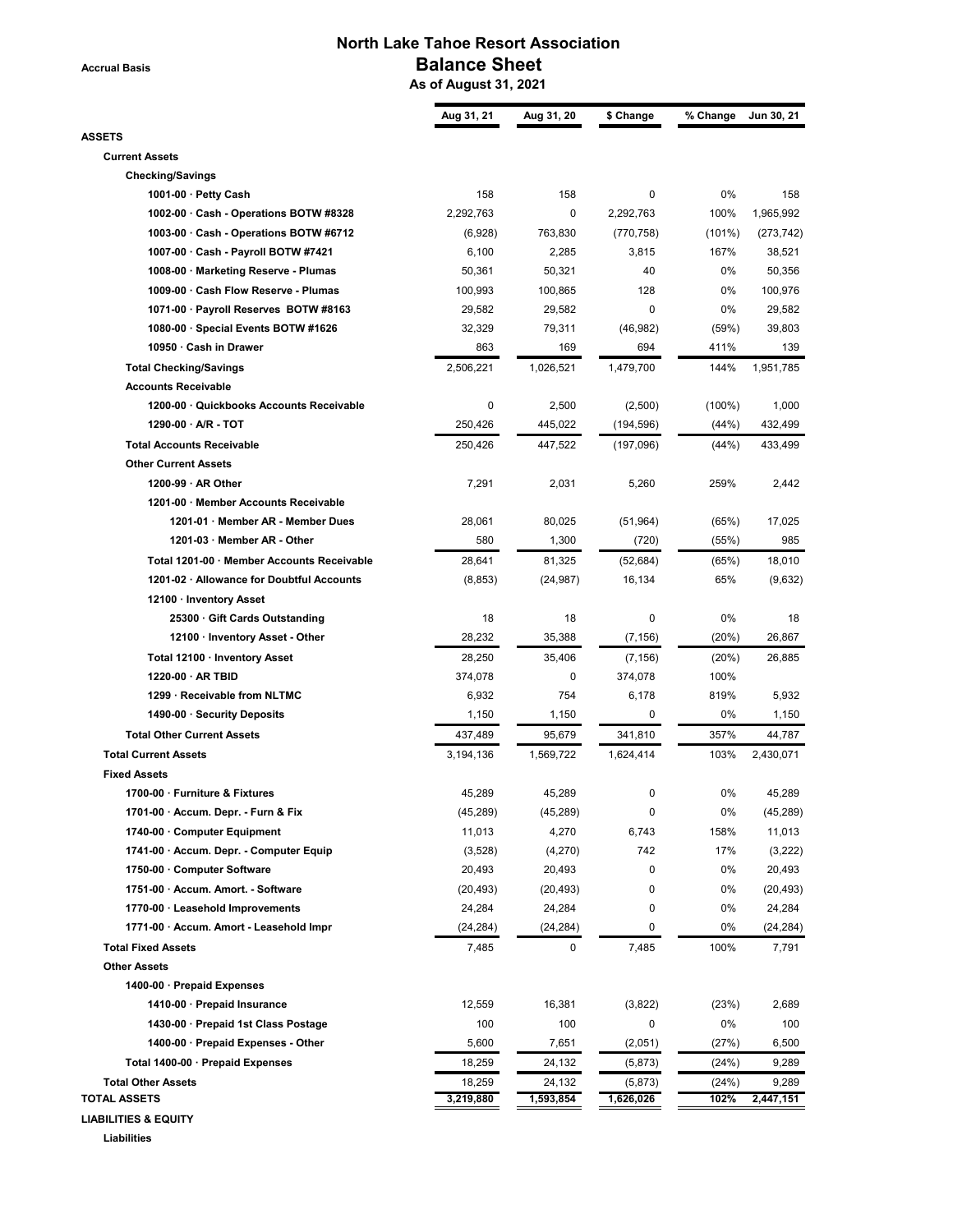**Accrual Basis**

# **North Lake Tahoe Resort Association Balance Sheet**

 **As of August 31, 2021**

|                                               | Aug 31, 21 | Aug 31, 20 | \$ Change   | % Change  | Jun 30, 21 |
|-----------------------------------------------|------------|------------|-------------|-----------|------------|
| <b>Current Liabilities</b>                    |            |            |             |           |            |
| <b>Accounts Payable</b>                       |            |            |             |           |            |
| 2000-00 · Accounts Payable                    | 43,716     | 1,197      | 42,519      | 3,552%    | 62,773     |
| <b>Total Accounts Payable</b>                 | 43,716     | 1,197      | 42,519      | 3,552%    | 62,773     |
| <b>Other Current Liabilities</b>              |            |            |             |           |            |
| 2000-01 · Accounts Payable - Other            | 23,673     | 0          | 23,673      | 100%      | 22,140     |
| 21000 · Salaries/Wages/Payroll Liabilit       |            |            |             |           |            |
| 2100-00 · Salaries / Wages Payable            | 9,806      | 11,815     | (2,009)     | (17%)     | 41,223     |
| 2101-00 · Incentive Payable                   | 6,916      | 29,676     | (22, 760)   | (77%)     | 44,055     |
| 2102-00 Commissions Payable                   | 0          | 3,500      | (3,500)     | $(100\%)$ | 0          |
| 2120-00 · Empl. Federal Tax Payable           | 4,245      | 5,078      | (833)       | (16%)     | 3,379      |
| 2175-00 · 401 (k) Plan                        | 2,268      | 2,053      | 215         | 10%       | 1,218      |
| 2180-00 · Estimated PTO Liability             | 45,948     | 54,845     | (8, 897)    | (16%)     | 62,280     |
| Total 21000 · Salaries/Wages/Payroll Liabilit | 69,183     | 106,967    | (37, 784)   | (35%)     | 152,155    |
| 2190-00 · Sales and Use Tax Payable           |            |            |             |           |            |
|                                               |            |            |             |           | 1,418      |
| 25500 · * Sales Tax Payable                   | 2.705      | 1,897      | 808         | 43%       | 2,877      |
| Total 2190-00 Sales and Use Tax Payable       | 2,705      | 1,897      | 808         | 43%       | 4,295      |
| 2250-00 · Accrued Expenses                    | 30,350     | 20,507     | 9,843       | 48%       | 200,350    |
| 2400-60 · Deferred Revenue- Member Dues       | 33,837     | 54,685     | (20, 848)   | (38%)     | 20,827     |
| 2500-00 · Deferred Revenue - TMBC             | 1,290      | 1,290      | $\pmb{0}$   | 0%        | 1,290      |
| 26900 · Unbilled Purchases                    | 536        | 0          | 536         | 100%      |            |
| 2700-00 · Deferred Rev. County                | 525,305    | 525,305    | 0           | 0%        |            |
| 2900-00 · Due To/From County of Placer        | 1,482,911  | 384,939    | 1,097,972   | 285%      | 1,482,911  |
| <b>Total Other Current Liabilities</b>        | 2,169,790  | 1,095,590  | 1,074,200   | 98%       | 1,883,968  |
| <b>Total Current Liabilities</b>              | 2,213,506  | 1,096,787  | 1,116,719   | 102%      | 1,946,741  |
| <b>Total Liabilities</b>                      | 2,213,506  | 1,096,787  | 1,116,719   | 102%      | 1,946,741  |
| Equity                                        |            |            |             |           |            |
| 32000 · Unrestricted Net Assets               | 18,285     | (10, 145)  | 28,430      | 280%      | (10, 145)  |
| 3300-11 Designated Marketing Reserve          | 331,856    | 324,590    | 7,266       | 2%        | 331,856    |
| 3301 · Cash Flow Reserve                      | 100,248    | 100,248    | $\mathbf 0$ | 0%        | 100,248    |
| 3302 · Marketing Cash Reserve                 | 50,018     | 50,018     | $\mathbf 0$ | 0%        | 50,018     |
| <b>Net Income</b>                             | 505,967    | 32,352     | 473,615     | 1,464%    | 28,430     |
| <b>Total Equity</b>                           | 1,011,374  | 497,063    | 514,311     | 103%      | 500,407    |
| <b>TOTAL LIABILITIES &amp; EQUITY</b>         | 3,219,880  | 1,593,854  | 1,626,026   | 102%      | 2,447,151  |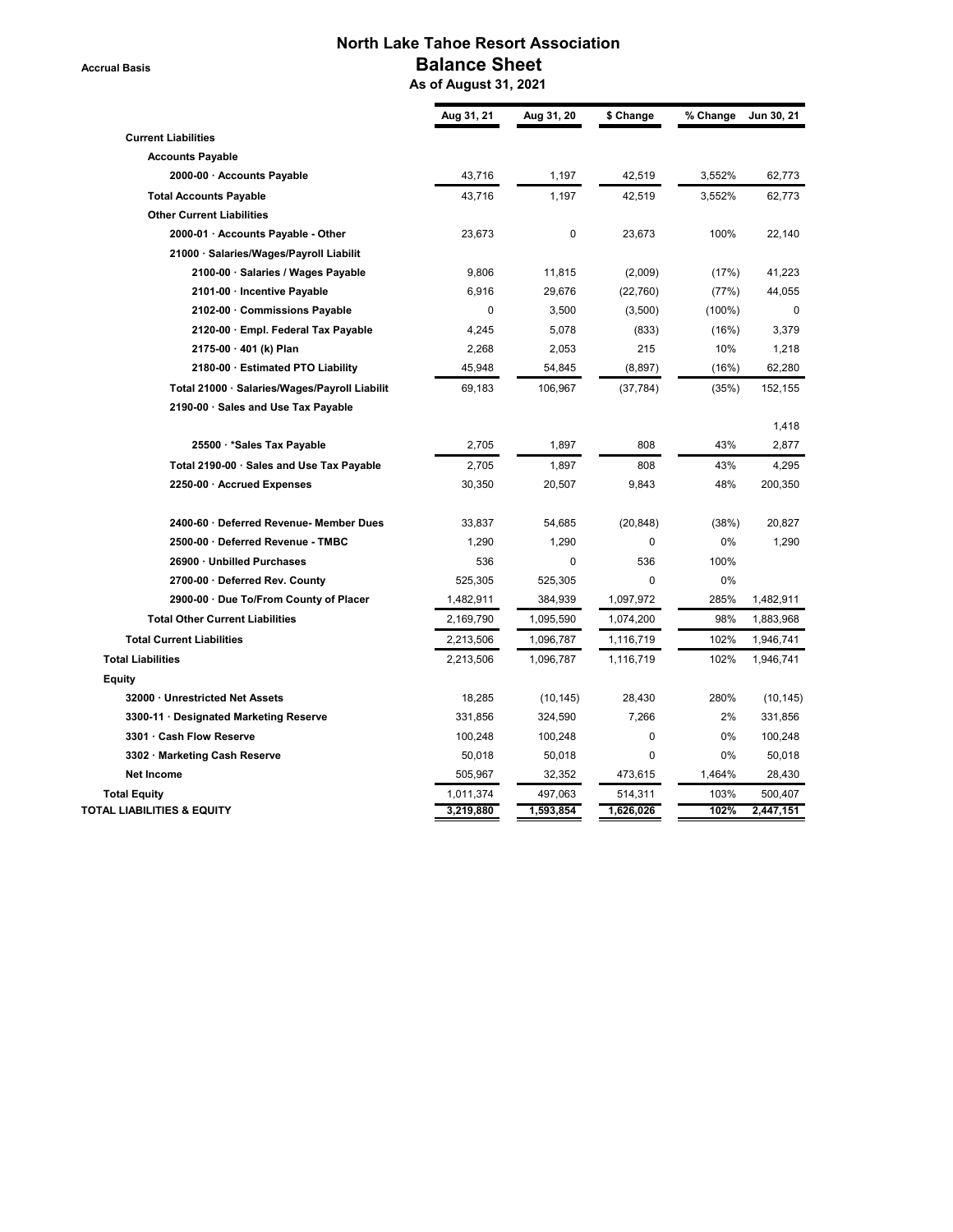| <b>Accrual Basis</b>                                                                  |                    | <b>All Departments</b> |                  |                    |                   |                  |                   |
|---------------------------------------------------------------------------------------|--------------------|------------------------|------------------|--------------------|-------------------|------------------|-------------------|
|                                                                                       | Aug 21             | <b>Budget</b>          | \$ Over Budget   | Jul - Aug 21       | <b>YTD Budget</b> | \$ Over Budget   | Annual Bud        |
| <b>Ordinary Income/Expense</b>                                                        |                    |                        |                  |                    |                   |                  |                   |
| Income<br>4050-00 County of Placer TOT Funding                                        | 250,426            | 249,450                | 976              | 605,447            | 638,496           | (33,049)         | 3,395,286         |
| 4100-00 · TBID Assessment Revenue                                                     | 187,050            |                        |                  | 374,078            |                   |                  |                   |
| 4200-00 · Membership Dues Revenue<br>4250-00 · Revenues-Membership Activities         | 6,007              | 6,250                  | (243)            | 12,923             | 12,500            | 423              | 56,250            |
| 4250-02 · Chamber Events<br>4250-03 · Summer/Winter Rec Luncheon                      | 0<br>$\Omega$      | 0<br>0                 | 0<br>$\mathbf 0$ | 0<br>$\Omega$      | 0<br>$\Omega$     | 0<br>0           | 4,500<br>1,500    |
| 4251-00 · Tues AM Breakfast Club                                                      |                    |                        |                  |                    |                   |                  |                   |
| 4251-01 · Tues AM Breakfast Club Sponsors<br>4251-00 · Tues AM Breakfast Club - Other | 0<br>0             | 0<br>$\mathbf 0$       | 0<br>0           | 0<br>0             | 0<br>$\mathbf 0$  | $\mathbf 0$<br>0 | 2,350<br>1,200    |
| Total 4251-00 · Tues AM Breakfast Club                                                | $\mathbf 0$        | 0                      | $\mathbf 0$      | 0                  | $\mathbf 0$       | $\mathbf 0$      | 3,550             |
| 4250-00 · Revenues-Membership Activities - Other                                      | 460                | 0                      | 460              | 1,060              | 0                 | 1,060            | $\mathbf 0$       |
| Total 4250-00 · Revenues-Membership Activities                                        | 460                | $\mathbf 0$            | 460              | 1,060              | $\Omega$          | 1,060            | 9,550             |
| 4253-00 · Revenue- Other                                                              | $\overline{0}$     | $\mathbf 0$            | $\mathbf 0$      | 0                  | $\mathbf 0$       | $\mathbf 0$      | 1,000             |
| 46000 · Merchandise Sales<br>4502-00 · Non-Retail VIC income                          | 70                 | 0                      | 70               | 70                 | 0                 | 70               | 0                 |
| 46000 · Merchandise Sales - Other                                                     | 10,901             | 9,500                  | 1,401            | 32,735             | 15,500            | 17,235           | 59,500            |
| Total 46000 · Merchandise Sales                                                       | 10,971             | 9,500                  | 1,471            | 32,805             | 15,500            | 17,305           | 59,500            |
| <b>Total Income</b>                                                                   | 454,914            | 265,200                | 189,714          | 1,026,312          | 666,496           | 359,816          | 3,521,586         |
| <b>Gross Profit</b>                                                                   | 454,914            | 265,200                | 189,714          | 1,026,312          | 666,496           | 359,816          | 3,521,586         |
| <b>Expense</b>                                                                        |                    |                        |                  |                    |                   |                  |                   |
| 5000-00 · Salaries & Wages<br>5020-00 · P/R - Tax Expense                             | 7,373              | 10,695                 | (3, 323)         | 14,422             | 21,390            | (6,968)          | 98,560            |
| 5030-00 · P/R - Health Insurance Expense                                              | 2,317              | 13,890                 | (11, 572)        | 4,735              | 27,779            | (23, 044)        | 128,597           |
| 5040-00 · P/R - Workmans Comp<br>5060-00 $\cdot$ 401 (k)                              | 1,475<br>2,017     | 1,131<br>3,834         | 343<br>(1, 817)  | 2,666<br>4,104     | 2,263<br>7,668    | 404<br>(3, 564)  | 10,260<br>35,428  |
| 5070-00 · Other Benefits and Expenses                                                 | 382                | 646                    | (264)            | 836                | 1,292             | (457)            | 5,993             |
| 5000-00 · Salaries & Wages - Other                                                    | 120,775            | 108,002                | 12,773           | 201,497            | 216,004           | (14, 507)        | 995,051           |
| Total 5000-00 · Salaries & Wages                                                      | 134,338            | 138,199                | (3,860)          | 228,261            | 276,397           | (48, 136)        | 1,273,889         |
| $5100-00 \cdot$ Rent                                                                  | 2,006              | 1,113                  | 893              | 2,454              | 2,225             | 229              |                   |
| $5110-00 \cdot$ Utilities<br>5140-00 · Repairs & Maintenance                          | 87                 | 1,104                  | (1,017)          | 174                | 2,208             | (2,035)          | 10,088<br>9,983   |
| 5150-00 · Office - Cleaning<br>5100-00 · Rent - Other                                 | 450<br>13,684      | 929<br>14,391          | (479)<br>(707)   | 1,175<br>27,443    | 1,858<br>28,782   | (683)            | 8,483<br>130,642  |
|                                                                                       |                    |                        |                  |                    |                   | (1, 339)         |                   |
| Total 5100-00 · Rent                                                                  | 16,227             | 17,537                 | (1,310)          | 31,245             | 35,073            | (3,828)          | 159,197           |
| $5310-00 \cdot$ Telephone<br>5320-00 · Telephone                                      | 1,713              | 2,973                  | (1,261)          | 3,848              | 5,947             | (2,098)          | 27,002            |
| Total 5310-00 · Telephone                                                             | 1,713              | 2,973                  | (1, 261)         | 3,848              | 5,947             | (2,098)          | 27,002            |
| 5420-00 Mail - USPS                                                                   |                    |                        |                  |                    |                   |                  |                   |
| 5470-00 · Mail - UPS<br>5480-00 Mail Fed Ex                                           | $\mathbf 0$<br>85  | 4<br>4                 | (4)<br>80        | $\mathbf 0$<br>233 | 8<br>8            | (8)<br>225       | 50<br>50          |
| 5420-00 · Mail - USPS - Other                                                         | 0                  | 127                    | (127)            | 200                | 253               | (53)             | 1,140             |
| Total 5420-00 · Mail - USPS                                                           | 85                 | 135                    | (50)             | 433                | 270               | 163              | 1,240             |
| 5510-00 · Insurance/Bonding                                                           | 659                | 1,250                  | (591)            | 928                | 2,500             | (1, 572)         | 11,250            |
| $5520-00 \cdot$ Supplies<br>5525-00 · Supplies- Computer                              | 95                 | 492                    | (397)            | 135                | 5,983             | (5, 849)         | 9,425             |
| 5520-00 · Supplies - Other                                                            | 480                | 1,779                  | (1, 299)         | 1,119              | 8,558             | (7, 439)         | 22,263            |
| Total 5520-00 · Supplies                                                              | 575                | 2,271                  | (1,696)          | 1,254              | 14,542            | (13, 288)        | 31,688            |
| 5610-00 · Depreciation                                                                | 153                | 153                    | $\mathbf 0$      | 306                | 306               | $\mathbf 0$      | 1,375             |
| 5700-00 · Equipment Support & Maintenance<br>5710-00 · Taxes, Licenses & Fees         | 297<br>1,508       | 2,933<br>1,308         | (2,637)<br>199   | 297<br>3,351       | 5,867<br>2,617    | (5,570)<br>734   | 26,400<br>11,832  |
| 5740-00 · Equipment Rental/Leasing                                                    | 365                | 435                    | (70)             | 730                | 871               | (140)            | 4,116             |
| 5800-00 · Training Seminars<br>5850-00 · Artist of Month - Commissions                | 0<br>$\mathbf 0$   | 500<br>167             | (500)<br>(167)   | 0<br>670           | 1,000<br>333      | (1,000)<br>336   | 4,500<br>1,500    |
| 5900-00 · Professional Fees<br>5910-00 · Professional Fees - Attorneys                | 0                  | 750                    | (750)            | 0                  | 6,500             | (6,500)          | 11,750            |
| 5920-00 · Professional Fees - Accountant<br>5921-00 · Professional Fees - Other       | $\mathbf 0$<br>741 | 0<br>1,792             | o<br>(1,050)     | 0<br>12,077        | 0<br>3,583        | 0<br>8,494       | 26,000<br>18,625  |
| Total 5900-00 · Professional Fees                                                     | 741                | 2,542                  | (1,800)          | 12,077             | 10,083            | 1,994            | 56,375            |
| 5941-00 · Research & Planning                                                         | $\mathbf 0$        | 1,250                  | (1,250)          | 0                  | 2,500             | (2,500)          | 11,250            |
| $6020-00 \cdot$ Programs<br>6016-00 · Special Event Partnership                       | 0                  | 0                      | 0                | 0                  | 0                 | 0                | 50,000            |
| 6018-00 · Business Assoc. Grants                                                      | 0                  | 0                      | 0                | 0                  | 0                 | 0                | 20,000            |
| Total 6020-00 · Programs                                                              | $\pmb{0}$          | $\pmb{0}$              | $\mathbf 0$      | $\pmb{0}$          | $\mathbf 0$       | $\mathbf 0$      | 70,000            |
| $6420-00 \cdot$ Events<br>6420-01 · Sponsorships                                      |                    |                        |                  |                    |                   |                  |                   |
| 6421-01 · 4th of July Fireworks                                                       | $\mathbf 0$        | 0                      | 0                | $\mathbf 0$        | 0                 | 0                | 30,000            |
| 6421-04 · Broken Arrow Skyrace<br>6421-06 · Spartan                                   | 0<br>0             | 0<br>0                 | 0<br>0           | 0<br>0             | 0<br>0            | 0<br>0           | 25,400<br>179,400 |
| 6421-07 · Tahoe Lacrosse Tournament                                                   | 0                  | $\mathbf 0$            | 0                | 0                  | 0                 | 0                | 8,000             |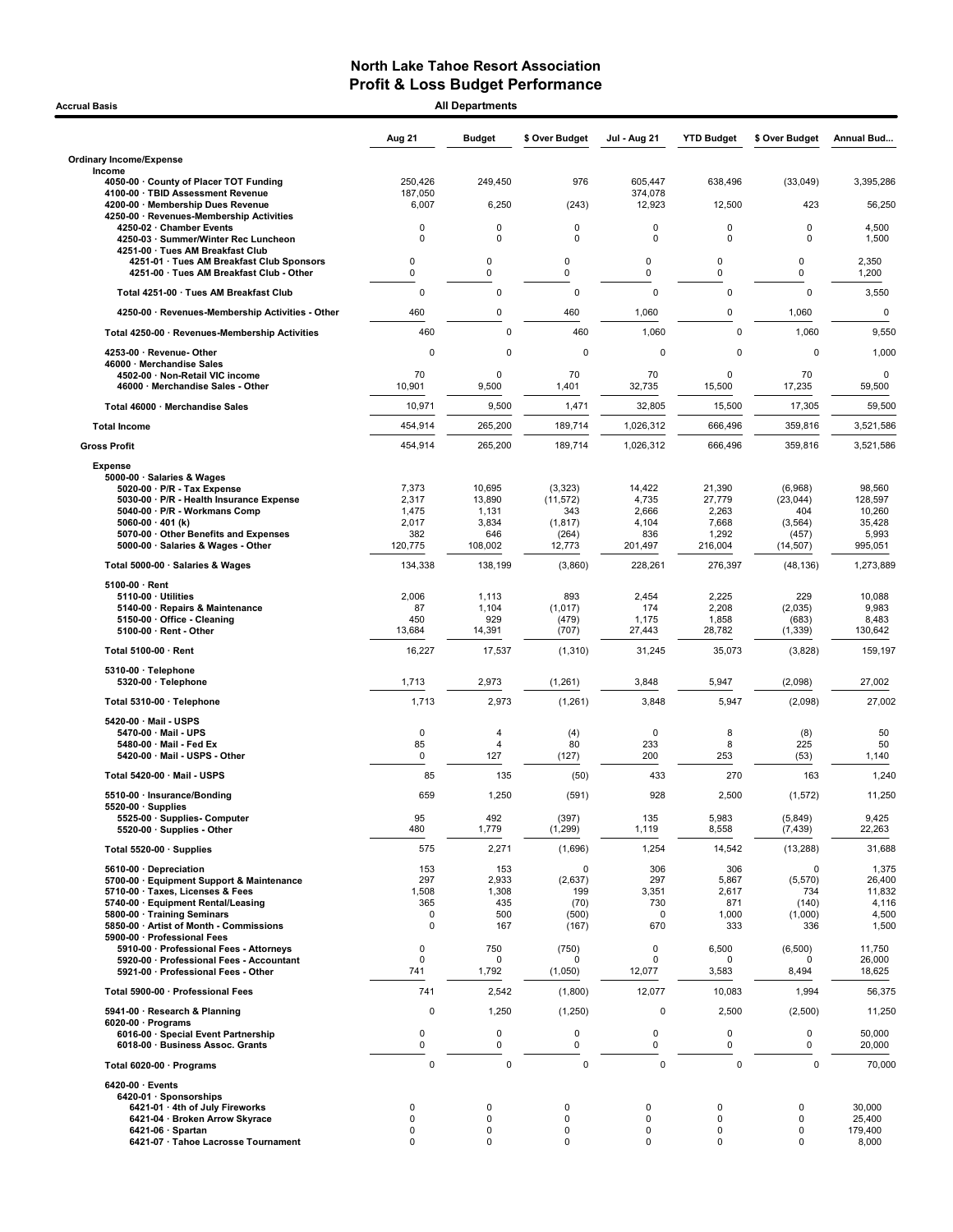Accrual Basis **Accrual Basis All Departments** 

| 6421-09 · Wanderlust<br>0<br>$\Omega$<br>0<br>$\mathbf 0$<br>$\mathbf 0$<br>0<br>0<br>$\Omega$<br>$\Omega$<br>$\mathbf 0$<br>$\mathbf 0$<br>$\Omega$<br>6421-17 · Enduro<br>0<br>$\pmb{0}$<br>$\mathbf 0$<br>$\mathbf 0$<br>$\mathbf 0$<br>$\mathbf 0$<br>6421-18 · Sponsorships - Other<br>$\mathbf 0$<br>Total 6420-01 · Sponsorships<br>$\mathbf 0$<br>0<br>$\mathbf 0$<br>$\Omega$<br>$\mathbf 0$<br>6421-00 · New Event Development<br>$\mathsf 0$<br>0<br>$\mathbf 0$<br>$\mathbf 0$<br>34,025<br>(34, 025)<br>6424-00 · Event Operation Expenses<br>$\mathbf 0$<br>$\mathbf 0$<br>225<br>0<br>$\mathbf 0$<br>225<br>$\pmb{0}$<br>$\mathbf 0$<br>$\pmb{0}$<br>225<br>Total 6420-00 · Events<br>34,025<br>(33, 800)<br>6423-00 · Membership Activities<br>$\mathbf 0$<br>$\mathbf 0$<br>6436-00 · Membership - Wnt/Sum Rec Lunch<br>$\mathbf 0$<br>0<br>$\mathbf 0$<br>$\mathbf 0$<br>6437-00 · Tuesday Morning Breakfast Club<br>(500)<br>0<br>(500)<br>(500)<br>$\Omega$<br>(500)<br>6442-00 · Public Relations/Website/Digita<br>500<br>(500)<br>1,238<br>1,000<br>$\mathbf 0$<br>238<br>833<br>6423-00 · Membership Activities - Other<br>46<br>417<br>(371)<br>341<br>(492)<br>917<br>Total 6423-00 · Membership Activities<br>(454)<br>(1, 371)<br>1,079<br>1,833<br>(754)<br>6730-00 · Marketing Cooperative/Media<br>55,014<br>55,014<br>198,121<br>198,121<br>0<br>0<br>6740-00 · Media/Collateral/Production<br>1,667<br>(1,667)<br>$\Omega$<br>3,333<br>(3, 333)<br>$\Omega$<br>97<br>6,000<br>(5,903)<br>430<br>12,000<br>(11, 570)<br>6742-00 · Non-NLT Co-Op Marketing Program<br>6743-00 · BACC Marketing Programs<br>6743-01 · Year Round Shopping Campaign<br>$\mathbf 0$<br>$\mathbf 0$<br>$\mathbf 0$<br>$\mathbf 0$<br>$\mathbf 0$<br>$\mathbf 0$<br>$\mathsf 0$<br>$\mathsf{O}\xspace$<br>$\mathbf 0$<br>6743-03 · Winter Lakeside Campaign<br>0<br>$\mathbf 0$<br>$\mathbf 0$<br>$\mathbf 0$<br>$\Omega$<br>Total 6743-00 · BACC Marketing Programs<br>$\mathbf 0$<br>0<br>$\Omega$<br>$\Omega$<br>6750-00 · Business Association Grant<br>6750-01 · Business Assn Grant - NTBA<br>$\mathsf 0$<br>8,333<br>(8, 333)<br>$\mathbf 0$<br>16,667<br>(16, 667)<br>$\mathsf 0$<br>$\mathbf 0$<br>16,667<br>6750-02 · Business Assn Grant - TCDA<br>8,333<br>(8, 333)<br>(16, 667)<br>$\mathbf 0$<br>16,667<br>$\Omega$<br>33,333<br>(33, 333)<br>Total 6750-00 · Business Association Grant<br>(16, 667)<br>$\pmb{0}$<br>1,667<br>$\Omega$<br>3,333<br>(3, 333)<br>7500-00 · Trade Shows/Travel<br>(1,667)<br>8100-00 · Cost of Goods Sold<br>218<br>125<br>93<br>576<br>250<br>326<br>51100 · Freight and Shipping Costs<br>59900 · POS Inventory Adjustments<br>0<br>0<br>0<br>(23)<br>0<br>(23)<br>8100-01 · CGS - Other<br>0<br>0<br>$\mathbf 0$<br>10<br>0<br>10<br>8100-00 · Cost of Goods Sold - Other<br>5,639<br>4,750<br>889<br>16,507<br>7,750<br>8,757<br>Total 8100-00 · Cost of Goods Sold<br>4,875<br>982<br>17,070<br>8,000<br>9,070<br>5,857<br>8200-00 · Associate Relations<br>190<br>195<br>190<br>390<br>(200)<br>(5)<br>8300-00 · Board Functions<br>15,000<br>583<br>14,417<br>15,425<br>1,167<br>14,258<br>8500-00 · Credit Card Fees<br>349<br>497<br>(148)<br>941<br>829<br>113<br>650<br>1,300<br>8600-00 · Additional Opportunites<br>5,833<br>(5, 183)<br>11,667<br>(10, 367)<br>8700-00 · Automobile Expenses<br>10<br>542<br>(532)<br>80<br>1,083<br>(1,003)<br>8750-00 · Meals/Meetings<br>$\Omega$<br>642<br>(642)<br>111<br>1,283<br>(1, 173)<br>8810-00 · Dues & Subscriptions<br>1,219<br>1,994<br>1,275<br>(56)<br>2,550<br>(556)<br>8910-00 · Travel<br>417<br>(417)<br>833<br>(833)<br>0<br>$\Omega$<br>234,592<br>268,441<br>(33, 849)<br>520,368<br>672,087<br>(151, 719)<br><b>Total Expense</b><br>220,322<br>(3, 241)<br>223,563<br>505,944<br>(5, 591)<br>511,535<br><b>Net Ordinary Income</b><br><b>Other Income/Expense</b><br>Other Income<br>$\pmb{0}$<br>22<br>$\mathbf 0$<br>22<br>4700-00 · Revenues- Interest & Investment<br>11<br>11<br>$\pmb{0}$<br>22<br>22<br>11<br>$\mathbf 0$<br>11<br><b>Total Other Income</b><br><b>Other Expense</b><br>8990-00 · Allocated<br>0<br>$\mathbf 0$<br>0<br>$\Omega$<br>(0)<br>0<br>$\pmb{0}$<br>$\mathbf 0$<br>0<br>(0)<br>$\pmb{0}$<br><b>Total Other Expense</b><br>0<br>11<br>$\mathbf 0$<br>22<br>$\mathbf 0$<br>22<br><b>Net Other Income</b><br>11<br>220,333<br>(3, 241)<br>223,574<br>505,967<br>(5, 591)<br>511,558<br>Net Income | Aug 21 | <b>Budget</b> | \$ Over Budget | Jul - Aug 21 | <b>YTD Budget</b> | \$ Over Budget | Annual Bud                                                             |
|---------------------------------------------------------------------------------------------------------------------------------------------------------------------------------------------------------------------------------------------------------------------------------------------------------------------------------------------------------------------------------------------------------------------------------------------------------------------------------------------------------------------------------------------------------------------------------------------------------------------------------------------------------------------------------------------------------------------------------------------------------------------------------------------------------------------------------------------------------------------------------------------------------------------------------------------------------------------------------------------------------------------------------------------------------------------------------------------------------------------------------------------------------------------------------------------------------------------------------------------------------------------------------------------------------------------------------------------------------------------------------------------------------------------------------------------------------------------------------------------------------------------------------------------------------------------------------------------------------------------------------------------------------------------------------------------------------------------------------------------------------------------------------------------------------------------------------------------------------------------------------------------------------------------------------------------------------------------------------------------------------------------------------------------------------------------------------------------------------------------------------------------------------------------------------------------------------------------------------------------------------------------------------------------------------------------------------------------------------------------------------------------------------------------------------------------------------------------------------------------------------------------------------------------------------------------------------------------------------------------------------------------------------------------------------------------------------------------------------------------------------------------------------------------------------------------------------------------------------------------------------------------------------------------------------------------------------------------------------------------------------------------------------------------------------------------------------------------------------------------------------------------------------------------------------------------------------------------------------------------------------------------------------------------------------------------------------------------------------------------------------------------------------------------------------------------------------------------------------------------------------------------------------------------------------------------------------------------------------------------------------------------------------------------------------------------------------------------------------------------------------------------------------------------------------------------------------------------------------------------------------------------------------------------------------------------------------------------------------------------------------------------------------------------------------------------------------------------------------------------------------------------------------------------------------------------------------------------------------------------------------------------------------------------------------------------------------------------------------------------------------------------------------------------------------------------------------------|--------|---------------|----------------|--------------|-------------------|----------------|------------------------------------------------------------------------|
|                                                                                                                                                                                                                                                                                                                                                                                                                                                                                                                                                                                                                                                                                                                                                                                                                                                                                                                                                                                                                                                                                                                                                                                                                                                                                                                                                                                                                                                                                                                                                                                                                                                                                                                                                                                                                                                                                                                                                                                                                                                                                                                                                                                                                                                                                                                                                                                                                                                                                                                                                                                                                                                                                                                                                                                                                                                                                                                                                                                                                                                                                                                                                                                                                                                                                                                                                                                                                                                                                                                                                                                                                                                                                                                                                                                                                                                                                                                                                                                                                                                                                                                                                                                                                                                                                                                                                                                                                                                               |        |               |                |              |                   |                | 25.400<br>80,000<br>62,800                                             |
|                                                                                                                                                                                                                                                                                                                                                                                                                                                                                                                                                                                                                                                                                                                                                                                                                                                                                                                                                                                                                                                                                                                                                                                                                                                                                                                                                                                                                                                                                                                                                                                                                                                                                                                                                                                                                                                                                                                                                                                                                                                                                                                                                                                                                                                                                                                                                                                                                                                                                                                                                                                                                                                                                                                                                                                                                                                                                                                                                                                                                                                                                                                                                                                                                                                                                                                                                                                                                                                                                                                                                                                                                                                                                                                                                                                                                                                                                                                                                                                                                                                                                                                                                                                                                                                                                                                                                                                                                                                               |        |               |                |              |                   |                | 411,000                                                                |
|                                                                                                                                                                                                                                                                                                                                                                                                                                                                                                                                                                                                                                                                                                                                                                                                                                                                                                                                                                                                                                                                                                                                                                                                                                                                                                                                                                                                                                                                                                                                                                                                                                                                                                                                                                                                                                                                                                                                                                                                                                                                                                                                                                                                                                                                                                                                                                                                                                                                                                                                                                                                                                                                                                                                                                                                                                                                                                                                                                                                                                                                                                                                                                                                                                                                                                                                                                                                                                                                                                                                                                                                                                                                                                                                                                                                                                                                                                                                                                                                                                                                                                                                                                                                                                                                                                                                                                                                                                                               |        |               |                |              |                   |                | 102,075<br>1,500                                                       |
|                                                                                                                                                                                                                                                                                                                                                                                                                                                                                                                                                                                                                                                                                                                                                                                                                                                                                                                                                                                                                                                                                                                                                                                                                                                                                                                                                                                                                                                                                                                                                                                                                                                                                                                                                                                                                                                                                                                                                                                                                                                                                                                                                                                                                                                                                                                                                                                                                                                                                                                                                                                                                                                                                                                                                                                                                                                                                                                                                                                                                                                                                                                                                                                                                                                                                                                                                                                                                                                                                                                                                                                                                                                                                                                                                                                                                                                                                                                                                                                                                                                                                                                                                                                                                                                                                                                                                                                                                                                               |        |               |                |              |                   |                | 514,575                                                                |
|                                                                                                                                                                                                                                                                                                                                                                                                                                                                                                                                                                                                                                                                                                                                                                                                                                                                                                                                                                                                                                                                                                                                                                                                                                                                                                                                                                                                                                                                                                                                                                                                                                                                                                                                                                                                                                                                                                                                                                                                                                                                                                                                                                                                                                                                                                                                                                                                                                                                                                                                                                                                                                                                                                                                                                                                                                                                                                                                                                                                                                                                                                                                                                                                                                                                                                                                                                                                                                                                                                                                                                                                                                                                                                                                                                                                                                                                                                                                                                                                                                                                                                                                                                                                                                                                                                                                                                                                                                                               |        |               |                |              |                   |                | 500<br>1,763<br>4,500<br>3,750                                         |
|                                                                                                                                                                                                                                                                                                                                                                                                                                                                                                                                                                                                                                                                                                                                                                                                                                                                                                                                                                                                                                                                                                                                                                                                                                                                                                                                                                                                                                                                                                                                                                                                                                                                                                                                                                                                                                                                                                                                                                                                                                                                                                                                                                                                                                                                                                                                                                                                                                                                                                                                                                                                                                                                                                                                                                                                                                                                                                                                                                                                                                                                                                                                                                                                                                                                                                                                                                                                                                                                                                                                                                                                                                                                                                                                                                                                                                                                                                                                                                                                                                                                                                                                                                                                                                                                                                                                                                                                                                                               |        |               |                |              |                   |                | 10,513                                                                 |
|                                                                                                                                                                                                                                                                                                                                                                                                                                                                                                                                                                                                                                                                                                                                                                                                                                                                                                                                                                                                                                                                                                                                                                                                                                                                                                                                                                                                                                                                                                                                                                                                                                                                                                                                                                                                                                                                                                                                                                                                                                                                                                                                                                                                                                                                                                                                                                                                                                                                                                                                                                                                                                                                                                                                                                                                                                                                                                                                                                                                                                                                                                                                                                                                                                                                                                                                                                                                                                                                                                                                                                                                                                                                                                                                                                                                                                                                                                                                                                                                                                                                                                                                                                                                                                                                                                                                                                                                                                                               |        |               |                |              |                   |                | 871,278<br>15,000<br>54,000                                            |
|                                                                                                                                                                                                                                                                                                                                                                                                                                                                                                                                                                                                                                                                                                                                                                                                                                                                                                                                                                                                                                                                                                                                                                                                                                                                                                                                                                                                                                                                                                                                                                                                                                                                                                                                                                                                                                                                                                                                                                                                                                                                                                                                                                                                                                                                                                                                                                                                                                                                                                                                                                                                                                                                                                                                                                                                                                                                                                                                                                                                                                                                                                                                                                                                                                                                                                                                                                                                                                                                                                                                                                                                                                                                                                                                                                                                                                                                                                                                                                                                                                                                                                                                                                                                                                                                                                                                                                                                                                                               |        |               |                |              |                   |                | 14,000<br>20,000                                                       |
|                                                                                                                                                                                                                                                                                                                                                                                                                                                                                                                                                                                                                                                                                                                                                                                                                                                                                                                                                                                                                                                                                                                                                                                                                                                                                                                                                                                                                                                                                                                                                                                                                                                                                                                                                                                                                                                                                                                                                                                                                                                                                                                                                                                                                                                                                                                                                                                                                                                                                                                                                                                                                                                                                                                                                                                                                                                                                                                                                                                                                                                                                                                                                                                                                                                                                                                                                                                                                                                                                                                                                                                                                                                                                                                                                                                                                                                                                                                                                                                                                                                                                                                                                                                                                                                                                                                                                                                                                                                               |        |               |                |              |                   |                | 34,000                                                                 |
|                                                                                                                                                                                                                                                                                                                                                                                                                                                                                                                                                                                                                                                                                                                                                                                                                                                                                                                                                                                                                                                                                                                                                                                                                                                                                                                                                                                                                                                                                                                                                                                                                                                                                                                                                                                                                                                                                                                                                                                                                                                                                                                                                                                                                                                                                                                                                                                                                                                                                                                                                                                                                                                                                                                                                                                                                                                                                                                                                                                                                                                                                                                                                                                                                                                                                                                                                                                                                                                                                                                                                                                                                                                                                                                                                                                                                                                                                                                                                                                                                                                                                                                                                                                                                                                                                                                                                                                                                                                               |        |               |                |              |                   |                | 100,000<br>100,000                                                     |
|                                                                                                                                                                                                                                                                                                                                                                                                                                                                                                                                                                                                                                                                                                                                                                                                                                                                                                                                                                                                                                                                                                                                                                                                                                                                                                                                                                                                                                                                                                                                                                                                                                                                                                                                                                                                                                                                                                                                                                                                                                                                                                                                                                                                                                                                                                                                                                                                                                                                                                                                                                                                                                                                                                                                                                                                                                                                                                                                                                                                                                                                                                                                                                                                                                                                                                                                                                                                                                                                                                                                                                                                                                                                                                                                                                                                                                                                                                                                                                                                                                                                                                                                                                                                                                                                                                                                                                                                                                                               |        |               |                |              |                   |                | 200,000                                                                |
|                                                                                                                                                                                                                                                                                                                                                                                                                                                                                                                                                                                                                                                                                                                                                                                                                                                                                                                                                                                                                                                                                                                                                                                                                                                                                                                                                                                                                                                                                                                                                                                                                                                                                                                                                                                                                                                                                                                                                                                                                                                                                                                                                                                                                                                                                                                                                                                                                                                                                                                                                                                                                                                                                                                                                                                                                                                                                                                                                                                                                                                                                                                                                                                                                                                                                                                                                                                                                                                                                                                                                                                                                                                                                                                                                                                                                                                                                                                                                                                                                                                                                                                                                                                                                                                                                                                                                                                                                                                               |        |               |                |              |                   |                | 15,000<br>1,125<br>$\mathbf 0$<br>0<br>29,750                          |
|                                                                                                                                                                                                                                                                                                                                                                                                                                                                                                                                                                                                                                                                                                                                                                                                                                                                                                                                                                                                                                                                                                                                                                                                                                                                                                                                                                                                                                                                                                                                                                                                                                                                                                                                                                                                                                                                                                                                                                                                                                                                                                                                                                                                                                                                                                                                                                                                                                                                                                                                                                                                                                                                                                                                                                                                                                                                                                                                                                                                                                                                                                                                                                                                                                                                                                                                                                                                                                                                                                                                                                                                                                                                                                                                                                                                                                                                                                                                                                                                                                                                                                                                                                                                                                                                                                                                                                                                                                                               |        |               |                |              |                   |                | 30,875                                                                 |
|                                                                                                                                                                                                                                                                                                                                                                                                                                                                                                                                                                                                                                                                                                                                                                                                                                                                                                                                                                                                                                                                                                                                                                                                                                                                                                                                                                                                                                                                                                                                                                                                                                                                                                                                                                                                                                                                                                                                                                                                                                                                                                                                                                                                                                                                                                                                                                                                                                                                                                                                                                                                                                                                                                                                                                                                                                                                                                                                                                                                                                                                                                                                                                                                                                                                                                                                                                                                                                                                                                                                                                                                                                                                                                                                                                                                                                                                                                                                                                                                                                                                                                                                                                                                                                                                                                                                                                                                                                                               |        |               |                |              |                   |                | 1,770<br>5,250<br>3,247<br>55,000<br>5,025<br>6,088<br>11,500<br>3,750 |
|                                                                                                                                                                                                                                                                                                                                                                                                                                                                                                                                                                                                                                                                                                                                                                                                                                                                                                                                                                                                                                                                                                                                                                                                                                                                                                                                                                                                                                                                                                                                                                                                                                                                                                                                                                                                                                                                                                                                                                                                                                                                                                                                                                                                                                                                                                                                                                                                                                                                                                                                                                                                                                                                                                                                                                                                                                                                                                                                                                                                                                                                                                                                                                                                                                                                                                                                                                                                                                                                                                                                                                                                                                                                                                                                                                                                                                                                                                                                                                                                                                                                                                                                                                                                                                                                                                                                                                                                                                                               |        |               |                |              |                   |                | 3,528,482                                                              |
|                                                                                                                                                                                                                                                                                                                                                                                                                                                                                                                                                                                                                                                                                                                                                                                                                                                                                                                                                                                                                                                                                                                                                                                                                                                                                                                                                                                                                                                                                                                                                                                                                                                                                                                                                                                                                                                                                                                                                                                                                                                                                                                                                                                                                                                                                                                                                                                                                                                                                                                                                                                                                                                                                                                                                                                                                                                                                                                                                                                                                                                                                                                                                                                                                                                                                                                                                                                                                                                                                                                                                                                                                                                                                                                                                                                                                                                                                                                                                                                                                                                                                                                                                                                                                                                                                                                                                                                                                                                               |        |               |                |              |                   |                | (6,896)                                                                |
|                                                                                                                                                                                                                                                                                                                                                                                                                                                                                                                                                                                                                                                                                                                                                                                                                                                                                                                                                                                                                                                                                                                                                                                                                                                                                                                                                                                                                                                                                                                                                                                                                                                                                                                                                                                                                                                                                                                                                                                                                                                                                                                                                                                                                                                                                                                                                                                                                                                                                                                                                                                                                                                                                                                                                                                                                                                                                                                                                                                                                                                                                                                                                                                                                                                                                                                                                                                                                                                                                                                                                                                                                                                                                                                                                                                                                                                                                                                                                                                                                                                                                                                                                                                                                                                                                                                                                                                                                                                               |        |               |                |              |                   |                | $\Omega$                                                               |
|                                                                                                                                                                                                                                                                                                                                                                                                                                                                                                                                                                                                                                                                                                                                                                                                                                                                                                                                                                                                                                                                                                                                                                                                                                                                                                                                                                                                                                                                                                                                                                                                                                                                                                                                                                                                                                                                                                                                                                                                                                                                                                                                                                                                                                                                                                                                                                                                                                                                                                                                                                                                                                                                                                                                                                                                                                                                                                                                                                                                                                                                                                                                                                                                                                                                                                                                                                                                                                                                                                                                                                                                                                                                                                                                                                                                                                                                                                                                                                                                                                                                                                                                                                                                                                                                                                                                                                                                                                                               |        |               |                |              |                   |                | $\Omega$                                                               |
|                                                                                                                                                                                                                                                                                                                                                                                                                                                                                                                                                                                                                                                                                                                                                                                                                                                                                                                                                                                                                                                                                                                                                                                                                                                                                                                                                                                                                                                                                                                                                                                                                                                                                                                                                                                                                                                                                                                                                                                                                                                                                                                                                                                                                                                                                                                                                                                                                                                                                                                                                                                                                                                                                                                                                                                                                                                                                                                                                                                                                                                                                                                                                                                                                                                                                                                                                                                                                                                                                                                                                                                                                                                                                                                                                                                                                                                                                                                                                                                                                                                                                                                                                                                                                                                                                                                                                                                                                                                               |        |               |                |              |                   |                | 9,744                                                                  |
|                                                                                                                                                                                                                                                                                                                                                                                                                                                                                                                                                                                                                                                                                                                                                                                                                                                                                                                                                                                                                                                                                                                                                                                                                                                                                                                                                                                                                                                                                                                                                                                                                                                                                                                                                                                                                                                                                                                                                                                                                                                                                                                                                                                                                                                                                                                                                                                                                                                                                                                                                                                                                                                                                                                                                                                                                                                                                                                                                                                                                                                                                                                                                                                                                                                                                                                                                                                                                                                                                                                                                                                                                                                                                                                                                                                                                                                                                                                                                                                                                                                                                                                                                                                                                                                                                                                                                                                                                                                               |        |               |                |              |                   |                | 9,744                                                                  |
|                                                                                                                                                                                                                                                                                                                                                                                                                                                                                                                                                                                                                                                                                                                                                                                                                                                                                                                                                                                                                                                                                                                                                                                                                                                                                                                                                                                                                                                                                                                                                                                                                                                                                                                                                                                                                                                                                                                                                                                                                                                                                                                                                                                                                                                                                                                                                                                                                                                                                                                                                                                                                                                                                                                                                                                                                                                                                                                                                                                                                                                                                                                                                                                                                                                                                                                                                                                                                                                                                                                                                                                                                                                                                                                                                                                                                                                                                                                                                                                                                                                                                                                                                                                                                                                                                                                                                                                                                                                               |        |               |                |              |                   |                | (9,744)                                                                |
|                                                                                                                                                                                                                                                                                                                                                                                                                                                                                                                                                                                                                                                                                                                                                                                                                                                                                                                                                                                                                                                                                                                                                                                                                                                                                                                                                                                                                                                                                                                                                                                                                                                                                                                                                                                                                                                                                                                                                                                                                                                                                                                                                                                                                                                                                                                                                                                                                                                                                                                                                                                                                                                                                                                                                                                                                                                                                                                                                                                                                                                                                                                                                                                                                                                                                                                                                                                                                                                                                                                                                                                                                                                                                                                                                                                                                                                                                                                                                                                                                                                                                                                                                                                                                                                                                                                                                                                                                                                               |        |               |                |              |                   |                | (16, 640)                                                              |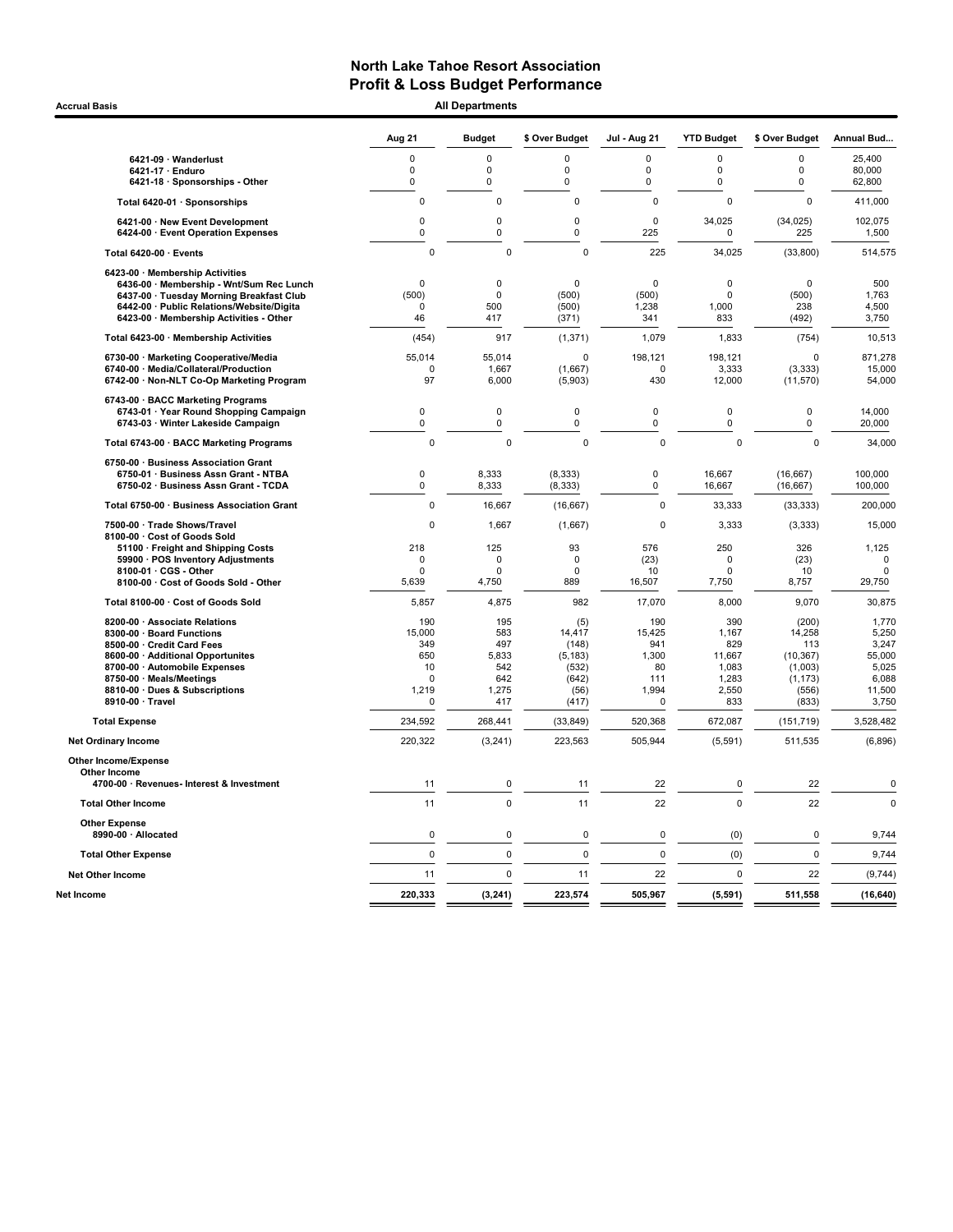# North Lake Tahoe Resort Association Profit & Loss Prev Year Comparison Accrual Basis July through August 2021

|  |  |  | July through August 2021 |  |  |
|--|--|--|--------------------------|--|--|
|--|--|--|--------------------------|--|--|

|                                                                               | Jul - Aug 21<br>Jul - Aug 20 |                 | \$ Change        | % Change        |  |
|-------------------------------------------------------------------------------|------------------------------|-----------------|------------------|-----------------|--|
| Ordinary Income/Expense<br>Income                                             |                              |                 |                  |                 |  |
| 4050-00 County of Placer TOT Funding                                          | 605,447                      | 445,022         | 160,425          | 36%             |  |
| 4100-00 · TBID Assessment Revenue                                             | 374,078                      | 0               | 374,078          | 100%            |  |
| 4200-00 · Membership Dues Revenue<br>4250-00 · Revenues-Membership Activities | 12,923<br>1,060              | 22,663<br>1,360 | (9,741)<br>(300) | (43)%<br>(22)%  |  |
| 46000 · Merchandise Sales                                                     |                              |                 |                  |                 |  |
| 4502-00 · Non-Retail VIC income<br>4504-00 · Retail Revenue - Other           | 70<br>$\Omega$               | 1,062<br>360    | (992)<br>(360)   | (93)%<br>(100)% |  |
| 46000 · Merchandise Sales - Other                                             | 32,735                       | 24,745          | 7,990            | 32%             |  |
| Total 46000 · Merchandise Sales                                               | 32,805                       | 26,167          | 6,638            | 25%             |  |
| <b>Total Income</b>                                                           | 1,026,312                    | 495,213         | 531,100          | 107%            |  |
| <b>Gross Profit</b>                                                           | 1,026,312                    | 495,213         | 531,100          | 107%            |  |
| <b>Expense</b>                                                                |                              |                 |                  |                 |  |
| 5000-00 · Salaries & Wages<br>5010-00 · Sales Commissions                     | 0                            | 137             | (137)            | (100)%          |  |
| 5020-00 · P/R - Tax Expense                                                   | 14,422                       | 11,234          | 3,189            | 28%             |  |
| 5030-00 · P/R - Health Insurance Expense                                      | 4,735                        | 18,535          | (13,800)         | (75)%           |  |
| 5040-00 · P/R - Workmans Comp                                                 | 2,666                        | 2,091           | 576              | 28%             |  |
| 5060-00 $\cdot$ 401 (k)                                                       | 4,104                        | 2,825           | 1,280            | 45%             |  |
| 5070-00 Other Benefits and Expenses<br>5000-00 · Salaries & Wages - Other     | 836<br>201,497               | 318<br>165,402  | 518<br>36,095    | 163%<br>22%     |  |
| Total 5000-00 · Salaries & Wages                                              | 228,261                      | 200,540         | 27,721           | 14%             |  |
| $5100-00 \cdot$ Rent                                                          |                              |                 |                  |                 |  |
| $5110-00 \cdot$ Utilities<br>5140-00 · Repairs & Maintenance                  | 2,454<br>174                 | 1,623<br>87     | 831<br>87        | 51%<br>100%     |  |
| 5150-00 Office - Cleaning                                                     | 1,175                        | 1,325           | (150)            | (11)%           |  |
| $5100-00 \cdot$ Rent - Other                                                  | 27,443                       | 26,865          | 578              | 2%              |  |
| Total 5100-00 · Rent                                                          | 31,245                       | 29,900          | 1,345            | 5%              |  |
| 5310-00 · Telephone<br>5320-00 · Telephone                                    | 3,848                        | 4,233           | (385)            | (9)%            |  |
| Total 5310-00 · Telephone                                                     | 3,848                        | 4,233           | (385)            | (9)%            |  |
| 5420-00 Mail - USPS                                                           |                              |                 |                  |                 |  |
| 5480-00 · Mail - Fed Ex                                                       | 233                          | 0               | 233              | 100%            |  |
| 5420-00 · Mail - USPS - Other                                                 | 200                          | 0               | 200              | 100%            |  |
| Total 5420-00 · Mail - USPS                                                   | 433                          | 0               | 433              | 100%            |  |
| 5510-00 · Insurance/Bonding<br>$5520-00 \cdot$ Supplies                       | 928                          | 538             | 390              | 73%             |  |
| 5525-00 · Supplies- Computer                                                  | 135                          | 131             | 3                | 3%              |  |
| 5520-00 · Supplies - Other                                                    | 1,119                        | 1,357           | (237)            | (18)%           |  |
| Total 5520-00 · Supplies                                                      | 1,254                        | 1,488           | (234)            | (16)%           |  |
| 5610-00 Depreciation<br>5700-00 · Equipment Support & Maintenance             | 306<br>297                   | 0<br>4,745      | 306<br>(4, 448)  | 100%<br>(94)%   |  |
| 5710-00 · Taxes, Licenses & Fees                                              | 3,351                        | 1,641           | 1,710            | 104%            |  |
| 5740-00 · Equipment Rental/Leasing                                            | 730                          | 798             | (68)             | (9)%            |  |
| 5800-00 · Training Seminars                                                   | 0                            | 66              | (66)             | (100)%          |  |
| 5850-00 Artist of Month - Commissions                                         | 670                          | 360             | 310              | 86%             |  |
| 5900-00 · Professional Fees<br>5910-00 · Professional Fees - Attorneys        | 0                            | 920             | (920)            | (100)%          |  |
| 5920-00 · Professional Fees - Accountant                                      | 0                            | 400             | (400)            | (100)%          |  |
| 5921-00 · Professional Fees - Other                                           | 12,077                       | 6,240           | 5,837            | 94%             |  |
| Total 5900-00 · Professional Fees                                             | 12,077                       | 7,560           | 4,517            | 60%             |  |
| $6420-00 \cdot$ Events                                                        | 225                          | $\pmb{0}$       | 225              | 100%            |  |
| 6424-00 · Event Operation Expenses                                            |                              |                 |                  |                 |  |
| Total 6420-00 · Events                                                        | 225                          | 0               | 225              | 100%            |  |
| 6423-00 · Membership Activities<br>6434-00 Community Awards Dinner            | $\mathbf 0$                  | 295             | (295)            | (100)%          |  |
| 6437-00 · Tuesday Morning Breakfast Club                                      | (500)                        | 0               | (500)            | (100)%          |  |
| 6442-00 · Public Relations/Website/Digita                                     | 1,238                        | 1,152           | 86               | 8%              |  |
| $6444-00 \cdot Trades$<br>6423-00 · Membership Activities - Other             | 0<br>341                     | 0               | 0                | 0%              |  |
|                                                                               |                              | 915             | (574)            | (63)%           |  |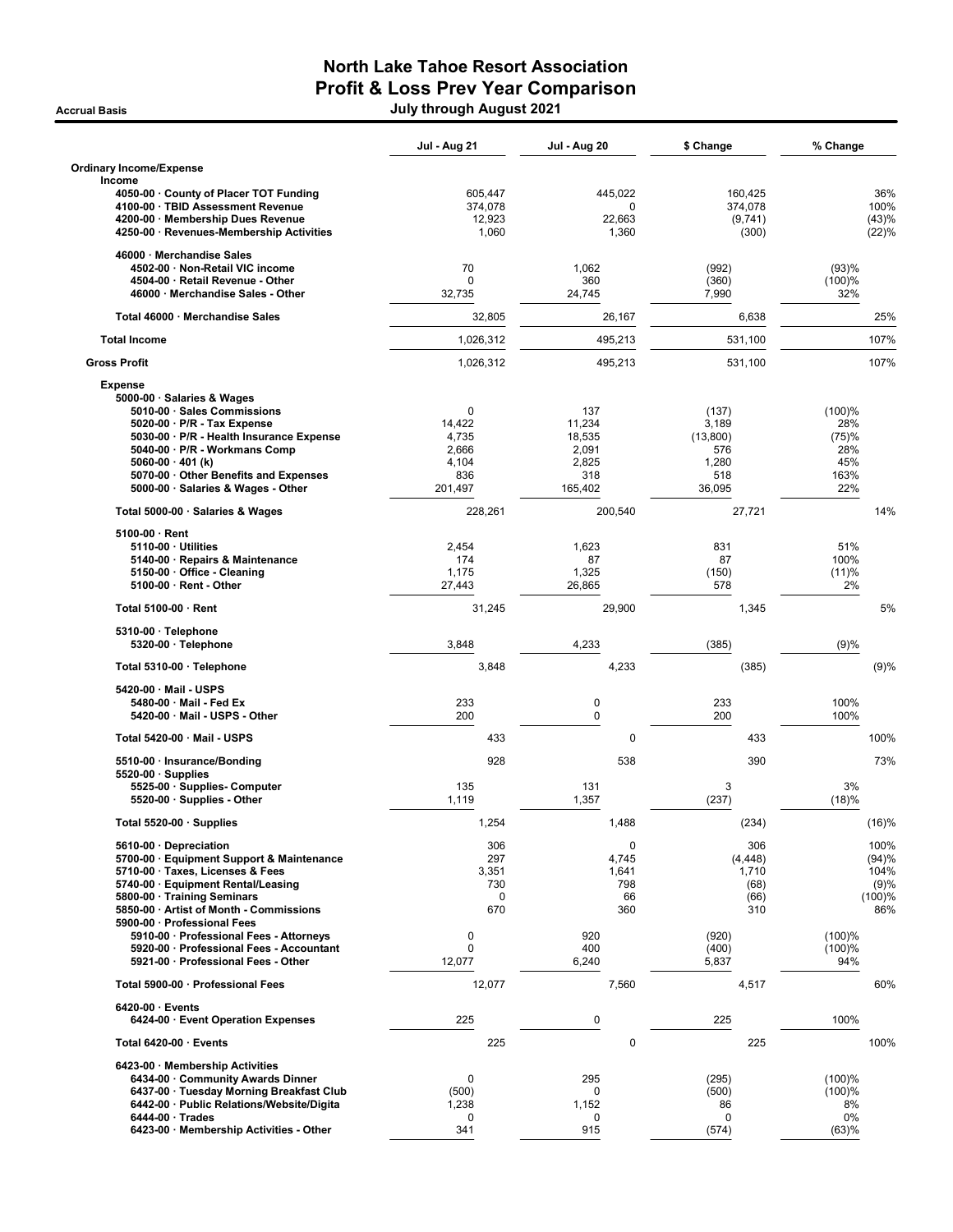# North Lake Tahoe Resort Association Profit & Loss Prev Year Comparison Accrual Basis July through August 2021

|                                                                                                                                                                                                                                                | <b>Jul - Aug 21</b>                                             | <b>Jul - Aug 20</b>                                  | \$ Change                                                               | % Change                                                        |
|------------------------------------------------------------------------------------------------------------------------------------------------------------------------------------------------------------------------------------------------|-----------------------------------------------------------------|------------------------------------------------------|-------------------------------------------------------------------------|-----------------------------------------------------------------|
| Total 6423-00 · Membership Activities                                                                                                                                                                                                          | 1.079                                                           | 2.362                                                | (1,283)                                                                 | (54)%                                                           |
| 6730-00 · Marketing Cooperative/Media<br>6742-00 · Non-NLT Co-Op Marketing Program                                                                                                                                                             | 198,121<br>430                                                  | 135,748<br>797                                       | 62,373<br>(367)                                                         | 46%<br>(46)%                                                    |
| 8100-00 · Cost of Goods Sold<br>51100 · Freight and Shipping Costs<br>59900 · POS Inventory Adjustments<br>8100-01 · CGS - Other<br>8100-00 · Cost of Goods Sold - Other                                                                       | 576<br>(23)<br>10<br>16,507                                     | 470<br>$\Omega$<br>48,143<br>12,636                  | 107<br>(23)<br>(48, 133)<br>3,872                                       | 23%<br>(100)%<br>(100)%<br>31%                                  |
| Total 8100-00 · Cost of Goods Sold                                                                                                                                                                                                             | 17,070                                                          | 61,248                                               | (44, 178)                                                               | (72)%                                                           |
| 8200-00 Associate Relations<br>8300-00 · Board Functions<br>8500-00 · Credit Card Fees<br>8600-00 · Additional Opportunites<br>8700-00 · Automobile Expenses<br>8750-00 · Meals/Meetings<br>8810-00 Dues & Subscriptions<br>8920-00 · Bad Debt | 190<br>15,425<br>941<br>1.300<br>80<br>111<br>1,994<br>$\Omega$ | 413<br>858<br>753<br>7,330<br>482<br>145<br>890<br>0 | (223)<br>14.567<br>189<br>(6,030)<br>(402)<br>(34)<br>1,104<br>$\Omega$ | (54)%<br>1,698%<br>25%<br>(82)%<br>(83)%<br>(24)%<br>124%<br>0% |
| <b>Total Expense</b>                                                                                                                                                                                                                           | 520,368                                                         | 462,894                                              | 57,473                                                                  | 12%                                                             |
| <b>Net Ordinary Income</b>                                                                                                                                                                                                                     | 505,944                                                         | 32,318                                               | 473,626                                                                 | 1,466%                                                          |
| <b>Other Income/Expense</b><br>Other Income<br>4700-00 · Revenues- Interest & Investment<br><b>Total Other Income</b>                                                                                                                          | 22<br>22                                                        | 34<br>34                                             | (12)<br>(12)                                                            | (35)%<br>(35)%                                                  |
| <b>Other Expense</b><br><b>Balancing Adjustments</b><br>8990-00 · Allocated                                                                                                                                                                    | $\mathbf 0$<br>$\mathbf 0$                                      | 0<br>$\Omega$                                        | 0<br>$\Omega$                                                           | 0%<br>0%                                                        |
| <b>Total Other Expense</b>                                                                                                                                                                                                                     | $\Omega$                                                        | $\Omega$                                             | $\Omega$                                                                | 0%                                                              |
| <b>Net Other Income</b>                                                                                                                                                                                                                        | 22                                                              | 34                                                   | (12)                                                                    | (35)%                                                           |
| Net Income                                                                                                                                                                                                                                     | 505,967                                                         | 32,352                                               | 473,614                                                                 | 1,464%                                                          |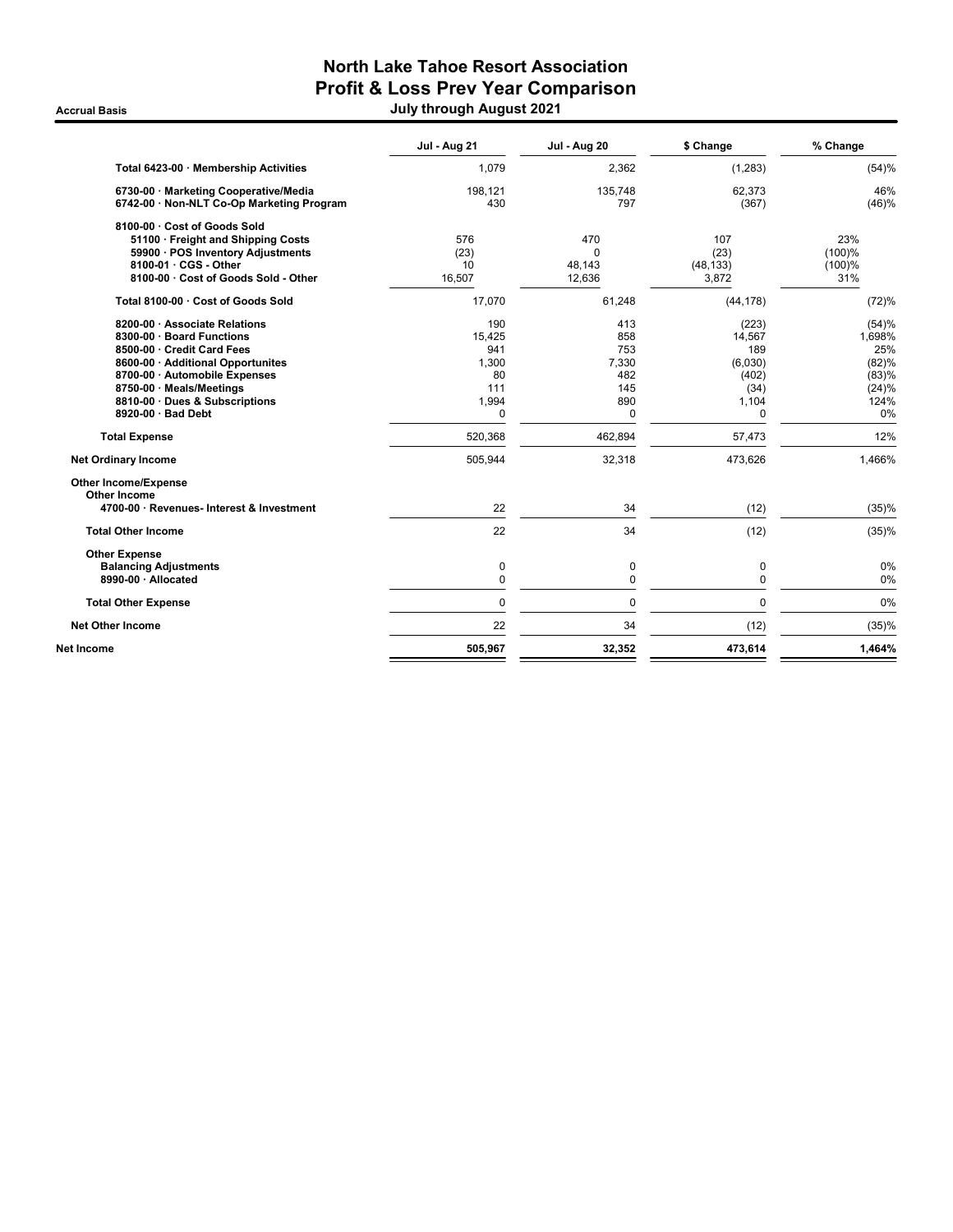| <b>Accrual Basis</b>                                                                                                                                                                                                                                                  |                                                             | 11 - Marketing                                      |                                                                                                    |                                                                                             |                                                                                   |                                                     |                                                                    |
|-----------------------------------------------------------------------------------------------------------------------------------------------------------------------------------------------------------------------------------------------------------------------|-------------------------------------------------------------|-----------------------------------------------------|----------------------------------------------------------------------------------------------------|---------------------------------------------------------------------------------------------|-----------------------------------------------------------------------------------|-----------------------------------------------------|--------------------------------------------------------------------|
|                                                                                                                                                                                                                                                                       | Aug 21                                                      | <b>Budget</b>                                       | \$ Over Budget                                                                                     | Jul - Aug 21                                                                                | <b>YTD Budget</b>                                                                 | \$ Over Budget                                      | <b>Annual Budget</b>                                               |
| <b>Ordinary Income/Expense</b>                                                                                                                                                                                                                                        |                                                             |                                                     |                                                                                                    |                                                                                             |                                                                                   |                                                     |                                                                    |
| Income<br>4050-00 County of Placer TOT Funding                                                                                                                                                                                                                        | 109,692                                                     | 122,337                                             | (12, 645)                                                                                          | 332,695                                                                                     | 379,365                                                                           | (46, 670)                                           | 2,188,080                                                          |
| <b>Total Income</b>                                                                                                                                                                                                                                                   | 109,692                                                     | 122,337                                             | (12, 645)                                                                                          | 332,695                                                                                     | 379,365                                                                           | (46, 670)                                           | 2,188,080                                                          |
| <b>Gross Profit</b>                                                                                                                                                                                                                                                   | 109,692                                                     | 122,337                                             | (12, 645)                                                                                          | 332,695                                                                                     | 379,365                                                                           | (46, 670)                                           | 2,188,080                                                          |
| <b>Expense</b><br>5000-00 · Salaries & Wages<br>5020-00 · P/R - Tax Expense<br>5030-00 · P/R - Health Insurance Expense<br>5040-00 · P/R - Workmans Comp                                                                                                              | 1,417<br>3,007<br>317                                       | 2,393<br>4,120<br>129                               | (975)<br>(1, 113)<br>188                                                                           | 2,767<br>3,612<br>502                                                                       | 4,785<br>8,240<br>258                                                             | (2,019)<br>(4,628)<br>244                           | 21,534<br>37,080<br>1,159                                          |
| 5060-00 $\cdot$ 401 (k)<br>5070-00 Other Benefits and Expenses<br>5000-00 · Salaries & Wages - Other                                                                                                                                                                  | 775<br>382<br>17,652                                        | 957<br>121<br>23,927                                | (182)<br>260<br>(6, 275)                                                                           | 1,592<br>797<br>40,129                                                                      | 1,914<br>243<br>47,854                                                            | (322)<br>554<br>(7, 725)                            | 8,614<br>1,092<br>215,344                                          |
| Total 5000-00 · Salaries & Wages                                                                                                                                                                                                                                      | 23,550                                                      | 31,647                                              | (8,097)                                                                                            | 49,398                                                                                      | 63,294                                                                            | (13, 896)                                           | 284,822                                                            |
| $5100-00 \cdot$ Rent<br>5110-00 · Utilities<br>5140-00 · Repairs & Maintenance<br>5150-00 · Office - Cleaning<br>$5100-00 \cdot$ Rent - Other                                                                                                                         | 332<br>0<br>59<br>1,858                                     | 125<br>75<br>188<br>2,083                           | 207<br>(75)<br>(128)<br>(226)                                                                      | 372<br>$\Omega$<br>250<br>3,716                                                             | 250<br>150<br>375<br>4,167                                                        | 122<br>(150)<br>(125)<br>(451)                      | 1,125<br>675<br>1,688<br>18,750                                    |
| Total 5100-00 · Rent                                                                                                                                                                                                                                                  | 2,249                                                       | 2,471                                               | (222)                                                                                              | 4,338                                                                                       | 4,942                                                                             | (603)                                               | 22,237                                                             |
| 5310-00 · Telephone<br>5320-00 · Telephone                                                                                                                                                                                                                            | 346                                                         | 578                                                 | (232)                                                                                              | 895                                                                                         | 1,157                                                                             | (262)                                               | 5,205                                                              |
| Total 5310-00 · Telephone                                                                                                                                                                                                                                             | 346                                                         | 578                                                 | (232)                                                                                              | 895                                                                                         | 1,157                                                                             | (262)                                               | 5,205                                                              |
| 5420-00 · Mail - USPS<br>5480-00 · Mail - Fed Ex<br>5420-00 · Mail - USPS - Other                                                                                                                                                                                     | 85<br>0                                                     | 0                                                   | $\pmb{0}$                                                                                          | 85<br>53                                                                                    | 0                                                                                 | 53                                                  | 0                                                                  |
| Total 5420-00 Mail - USPS                                                                                                                                                                                                                                             | 85                                                          | $\mathbf 0$                                         | 85                                                                                                 | 137                                                                                         | $\mathbf 0$                                                                       | 137                                                 |                                                                    |
| 5510-00 · Insurance/Bonding<br>$5520-00 \cdot$ Supplies                                                                                                                                                                                                               | 87                                                          |                                                     |                                                                                                    | 87                                                                                          |                                                                                   |                                                     |                                                                    |
| 5525-00 · Supplies- Computer<br>5520-00 · Supplies - Other                                                                                                                                                                                                            | 0<br>27                                                     | 417<br>0                                            | (417)<br>27                                                                                        | 40<br>54                                                                                    | 833<br>$\mathbf 0$                                                                | (794)<br>54                                         | 3,750<br>0                                                         |
| Total 5520-00 · Supplies                                                                                                                                                                                                                                              | 27                                                          | 417                                                 | (390)                                                                                              | 94                                                                                          | 833                                                                               | (739)                                               | 3,750                                                              |
| 5700-00 · Equipment Support & Maintenance<br>5710-00 · Taxes, Licenses & Fees<br>5740-00 · Equipment Rental/Leasing<br>5900-00 · Professional Fees                                                                                                                    | 0<br>$\mathbf 0$<br>81                                      | 13<br>13<br>83                                      | (13)<br>(13)<br>(2)                                                                                | $\mathbf 0$<br>48<br>163                                                                    | 25<br>25<br>167                                                                   | (25)<br>23<br>(4)                                   | 113<br>113<br>750                                                  |
| 5910-00 · Professional Fees - Attorneys<br>5921-00 · Professional Fees - Other                                                                                                                                                                                        | 0<br>0                                                      | 125<br>125                                          | (125)<br>(125)                                                                                     | 0<br>0                                                                                      | 250<br>250                                                                        | (250)<br>(250)                                      | 1,125<br>1,125                                                     |
| Total 5900-00 · Professional Fees                                                                                                                                                                                                                                     | $\mathbf 0$                                                 | 250                                                 | (250)                                                                                              | $\mathbf 0$                                                                                 | 500                                                                               | (500)                                               | 2,250                                                              |
| $6020-00 \cdot$ Programs<br>6016-00 · Special Event Partnership<br>6018-00 · Business Assoc. Grants                                                                                                                                                                   | 0<br>0                                                      | 0<br>0                                              | 0<br>0                                                                                             | $\mathbf 0$<br>0                                                                            | 0<br>0                                                                            | $\mathbf 0$<br>$\pmb{0}$                            | 50,000<br>20,000                                                   |
| Total 6020-00 · Programs                                                                                                                                                                                                                                              | $\mathbf 0$                                                 | $\pmb{0}$                                           | 0                                                                                                  | 0                                                                                           | 0                                                                                 | $\mathbf 0$                                         | 70,000                                                             |
| $6420-00 \cdot$ Events<br>6420-01 · Sponsorships<br>6421-01 · 4th of July Fireworks<br>6421-04 · Broken Arrow Skyrace<br>$6421-06 \cdot$ Spartan<br>6421-07 · Tahoe Lacrosse Tournament<br>6421-09 · Wanderlust<br>6421-17 · Enduro<br>6421-18 · Sponsorships - Other | $\Omega$<br>$\Omega$<br>0<br>$\Omega$<br>0<br>$\Omega$<br>0 | 0<br>$\mathbf 0$<br>$\mathbf 0$<br>0<br>0<br>0<br>0 | $\mathbf 0$<br>$\mathbf 0$<br>$\mathbf 0$<br>$\mathbf 0$<br>$\mathbf 0$<br>$\Omega$<br>$\mathbf 0$ | $\mathbf 0$<br>$\mathbf 0$<br>$\mathbf 0$<br>$\mathbf 0$<br>$\mathbf 0$<br>$\mathbf 0$<br>0 | $\mathbf 0$<br>$\mathbf 0$<br>$\mathbf 0$<br>$\mathbf 0$<br>0<br>$\mathbf 0$<br>0 | 0<br>0<br>0<br>0<br>0<br>0<br>0                     | 30,000<br>25,400<br>179.400<br>8,000<br>25,400<br>80,000<br>62,800 |
| Total 6420-01 · Sponsorships                                                                                                                                                                                                                                          | $\mathbf 0$                                                 | $\mathbf 0$                                         | $\pmb{0}$                                                                                          | $\pmb{0}$                                                                                   | $\pmb{0}$                                                                         | $\mathbf 0$                                         | 411,000                                                            |
| 6421-00 · New Event Development<br>6424-00 · Event Operation Expenses                                                                                                                                                                                                 | 0<br>$\mathbf 0$                                            | 0<br>0                                              | 0<br>$\pmb{0}$                                                                                     | $\mathbf 0$<br>225                                                                          | 34,025<br>$\mathbf 0$                                                             | (34, 025)<br>225                                    | 102,075<br>1,500                                                   |
| Total 6420-00 · Events                                                                                                                                                                                                                                                | 0                                                           | $\mathbf 0$                                         | 0                                                                                                  | 225                                                                                         | 34,025                                                                            | (33, 800)                                           | 514,575                                                            |
| 6730-00 · Marketing Cooperative/Media<br>6742-00 · Non-NLT Co-Op Marketing Program                                                                                                                                                                                    | 47,275<br>97                                                | 47,275<br>5,000                                     | 0<br>(4,903)                                                                                       | 182,644<br>230                                                                              | 182,644<br>10,000                                                                 | $\mathbf 0$<br>(9,770)                              | 801,630<br>45,000                                                  |
| 6743-00 · BACC Marketing Programs<br>6743-01 · Year Round Shopping Campaign<br>6743-03 · Winter Lakeside Campaign                                                                                                                                                     | 0<br>0                                                      | 0<br>0                                              | 0<br>$\pmb{0}$                                                                                     | 0<br>0                                                                                      | 0<br>0                                                                            | $\mathbf 0$<br>$\pmb{0}$                            | 14,000<br>20,000                                                   |
| Total 6743-00 · BACC Marketing Programs                                                                                                                                                                                                                               | 0                                                           | $\mathbf 0$                                         | 0                                                                                                  | $\mathbf 0$                                                                                 | 0                                                                                 | $\mathbf 0$                                         | 34,000                                                             |
| 8200-00 · Associate Relations<br>8600-00 · Additional Opportunites<br>8700-00 · Automobile Expenses<br>8750-00 · Meals/Meetings<br>8810-00 · Dues & Subscriptions<br>8910-00 · Travel                                                                                 | 0<br>0<br>5<br>$\pmb{0}$<br>32<br>$\mathbf 0$               | 21<br>4,167<br>125<br>42<br>83<br>417               | (21)<br>(4, 167)<br>(120)<br>(42)<br>(51)<br>(417)                                                 | $\mathbf 0$<br>$\mathbf 0$<br>31<br>$\mathbf 0$<br>65<br>$\mathbf 0$                        | 42<br>8,333<br>250<br>83<br>167<br>833                                            | (42)<br>(8, 333)<br>(219)<br>(83)<br>(102)<br>(833) | 187<br>37,500<br>1,125<br>375<br>750<br>3,750                      |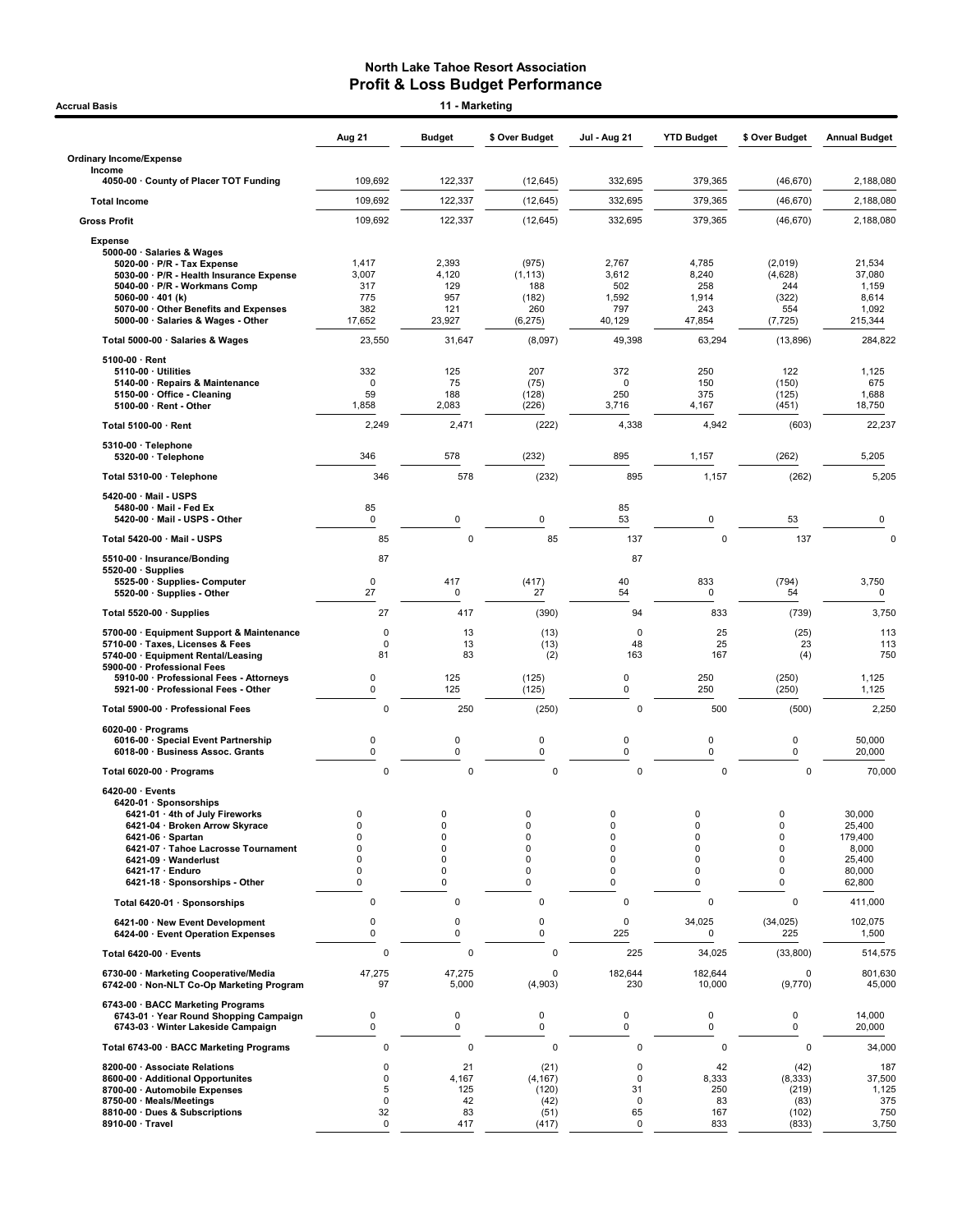| <b>Accrual Basis</b>                                                              | 11 - Marketing   |                  |                  |                  |                   |                  |                      |
|-----------------------------------------------------------------------------------|------------------|------------------|------------------|------------------|-------------------|------------------|----------------------|
|                                                                                   | Aug 21           | <b>Budget</b>    | \$ Over Budget   | Jul - Aug 21     | <b>YTD Budget</b> | \$ Over Budget   | <b>Annual Budget</b> |
| <b>Total Expense</b>                                                              | 73,834           | 92,600           | (18, 766)        | 238,355          | 307,320           | (68, 964)        | 1,828,132            |
| Net Ordinary Income                                                               | 35,858           | 29,737           | 6,121            | 94,340           | 72,046            | 22,295           | 359,948              |
| Other Income/Expense<br>Other Income<br>4700-00 · Revenues- Interest & Investment | 11               | 0                | 11               | 22               | $\mathbf 0$       | 22               | $\Omega$             |
| <b>Total Other Income</b>                                                         | 11               | 0                | 11               | 22               | 0                 | 22               | $\Omega$             |
| <b>Other Expense</b><br>8990-00 · Allocated<br><b>Total Other Expense</b>         | 62,826<br>62,826 | 29,737<br>29,737 | 33,089<br>33,089 | 90,783<br>90,783 | 72,046<br>72,046  | 18,738<br>18,738 | 359,948<br>359,948   |
| <b>Net Other Income</b>                                                           | (62, 815)        | (29, 737)        | (33,078)         | (90, 761)        | (72,046)          | (18, 715)        | (359, 948)           |
| Net Income                                                                        | (26, 957)        |                  | (26, 957)        | 3,579            | 0                 | 3,579            | 0                    |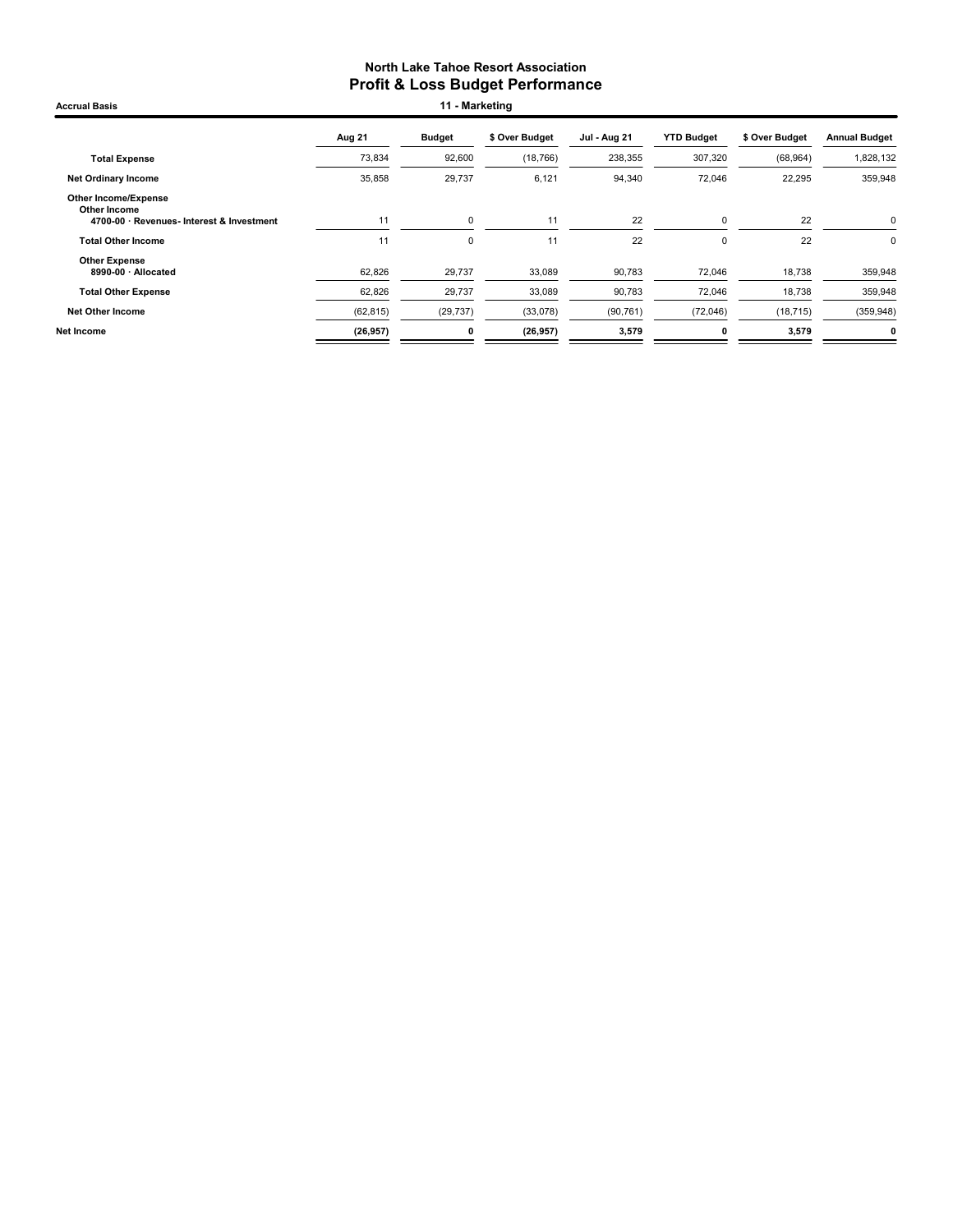| <b>Accrual Basis</b>                                                                                                                                                                                                                             |                                                  | 30 - Conference                              |                                                          |                                            |                                               |                                                            |                                                      |
|--------------------------------------------------------------------------------------------------------------------------------------------------------------------------------------------------------------------------------------------------|--------------------------------------------------|----------------------------------------------|----------------------------------------------------------|--------------------------------------------|-----------------------------------------------|------------------------------------------------------------|------------------------------------------------------|
|                                                                                                                                                                                                                                                  | Aug 21                                           | <b>Budget</b>                                | \$ Over Budget                                           | Jul - Aug 21                               | <b>YTD Budget</b>                             | \$ Over Budget                                             | <b>Annual Budget</b>                                 |
| <b>Ordinary Income/Expense</b>                                                                                                                                                                                                                   |                                                  |                                              |                                                          |                                            |                                               |                                                            |                                                      |
| Income<br>4050-00 County of Placer TOT Funding                                                                                                                                                                                                   | 47,279                                           | 42,365                                       | 4,913                                                    | 85,665                                     | 80,751                                        | 4,913                                                      | 360,285                                              |
| <b>Total Income</b>                                                                                                                                                                                                                              | 47,279                                           | 42,365                                       | 4,913                                                    | 85,665                                     | 80,751                                        | 4,913                                                      | 360,285                                              |
| <b>Gross Profit</b>                                                                                                                                                                                                                              | 47,279                                           | 42,365                                       | 4,913                                                    | 85,665                                     | 80,751                                        | 4,913                                                      | 360,285                                              |
| <b>Expense</b>                                                                                                                                                                                                                                   |                                                  |                                              |                                                          |                                            |                                               |                                                            |                                                      |
| 5000-00 · Salaries & Wages<br>5020-00 · P/R - Tax Expense<br>5030-00 · P/R - Health Insurance Expense<br>5040-00 · P/R - Workmans Comp<br>5060-00 $\cdot$ 401 (k)<br>5070-00 · Other Benefits and Expenses<br>5000-00 · Salaries & Wages - Other | 483<br>635<br>105<br>281<br>0<br>7,800           | 1.747<br>2,103<br>167<br>417<br>75<br>17,474 | (1, 264)<br>(1, 468)<br>(62)<br>(136)<br>(75)<br>(9,674) | 988<br>(453)<br>177<br>561<br>39<br>15,597 | 3.495<br>4,206<br>333<br>833<br>150<br>34,949 | (2,507)<br>(4,659)<br>(157)<br>(272)<br>(111)<br>(19, 352) | 15.727<br>18,926<br>1,500<br>3,750<br>675<br>157,268 |
| Total 5000-00 · Salaries & Wages                                                                                                                                                                                                                 | 9,303                                            | 21,983                                       | (12,680)                                                 | 16,908                                     | 43,966                                        | (27,058)                                                   | 197,846                                              |
| $5100-00 \cdot$ Rent<br>5110-00 · Utilities<br>5140-00 · Repairs & Maintenance<br>5150-00 · Office - Cleaning<br>$5100-00 \cdot$ Rent - Other                                                                                                    | 229<br>$\mathbf 0$<br>41<br>1,186                | 83<br>63<br>125<br>1,333                     | 145<br>(63)<br>(84)<br>(148)                             | 259<br>$\Omega$<br>173<br>2,371            | 167<br>125<br>250<br>2,667                    | 92<br>(125)<br>(77)<br>(295)                               | 750<br>563<br>1,125<br>12,000                        |
| Total 5100-00 · Rent                                                                                                                                                                                                                             | 1,455                                            | 1.604                                        | (149)                                                    | 2,803                                      | 3,208                                         | (406)                                                      | 14.437                                               |
| 5310-00 · Telephone<br>5320-00 · Telephone                                                                                                                                                                                                       | 203                                              | 417                                          | (214)                                                    | 531                                        | 833                                           | (302)                                                      | 3,750                                                |
| Total 5310-00 · Telephone                                                                                                                                                                                                                        | 203                                              | 417                                          | (214)                                                    | 531                                        | 833                                           | (302)                                                      | 3,750                                                |
| 5420-00 · Mail - USPS<br>5480-00 Mail - Fed Ex<br>5420-00 · Mail - USPS - Other                                                                                                                                                                  | $\mathbf 0$<br>0                                 | 17                                           | (17)                                                     | 137<br>36                                  | 33                                            | 3                                                          | 150                                                  |
| Total 5420-00 · Mail - USPS                                                                                                                                                                                                                      | $\mathbf 0$                                      | 17                                           | (17)                                                     | 173                                        | 33                                            | 140                                                        | 150                                                  |
| 5510-00 · Insurance/Bonding<br>$5520-00 \cdot$ Supplies                                                                                                                                                                                          | 60<br>19                                         | 113                                          | (94)                                                     | 60<br>37                                   | 225                                           | (188)                                                      | 1,013                                                |
| 5710-00 · Taxes, Licenses & Fees<br>5740-00 · Equipment Rental/Leasing<br>5800-00 · Training Seminars<br>6730-00 · Marketing Cooperative/Media<br>8200-00 · Associate Relations<br>8750-00 · Meals/Meetings                                      | $\mathbf 0$<br>56<br>$\Omega$<br>7,739<br>0<br>0 | 8<br>63<br>83<br>7,739<br>13<br>29           | (8)<br>(6)<br>(83)<br>$\mathbf 0$<br>(13)<br>(29)        | 33<br>112<br>$\Omega$<br>15,477<br>0<br>0  | 17<br>125<br>167<br>15,477<br>25<br>58        | 16<br>(13)<br>(167)<br>$\mathbf 0$<br>(25)<br>(58)         | 75<br>563<br>750<br>69,648<br>113<br>263             |
| <b>Total Expense</b>                                                                                                                                                                                                                             | 18,835                                           | 32,067                                       | (13, 233)                                                | 36,135                                     | 64,135                                        | (28,000)                                                   | 288,607                                              |
| <b>Net Ordinary Income</b>                                                                                                                                                                                                                       | 28,444                                           | 10,298                                       | 18,146                                                   | 49,529                                     | 16,616                                        | 32,913                                                     | 71,678                                               |
| Other Income/Expense<br><b>Other Expense</b><br>8990-00 · Allocated                                                                                                                                                                              | 10,501                                           | 10,298                                       | 204                                                      | 15,175                                     | 16,616                                        | (1, 442)                                                   | 71,678                                               |
| <b>Total Other Expense</b>                                                                                                                                                                                                                       | 10,501                                           | 10,298                                       | 204                                                      | 15,175                                     | 16,616                                        | (1, 442)                                                   | 71,678                                               |
| <b>Net Other Income</b>                                                                                                                                                                                                                          | (10, 501)                                        | (10, 298)                                    | (204)                                                    | (15, 175)                                  | (16, 616)                                     | 1,442                                                      | (71, 678)                                            |
| Net Income                                                                                                                                                                                                                                       | 17,943                                           | (0)                                          | 17,943                                                   | 34,355                                     | (0)                                           | 34,355                                                     | (0)                                                  |
|                                                                                                                                                                                                                                                  |                                                  |                                              |                                                          |                                            |                                               |                                                            |                                                      |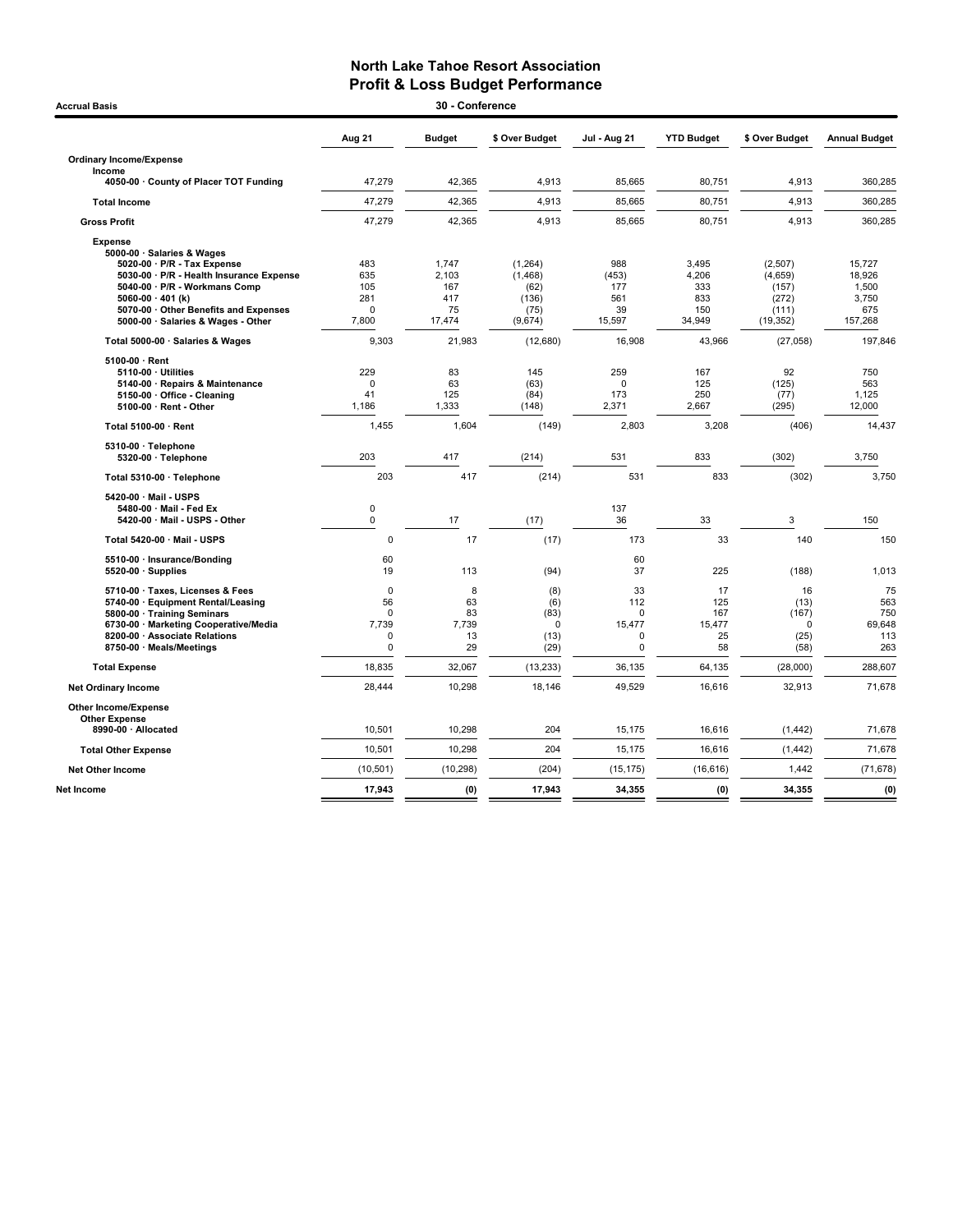Accrual Basis 42 - Visitor Center

|                                                                                                                                                                                                                                                      | Aug 21                                               | <b>Budget</b>                                             | \$ Over Budget                                      | <b>Jul - Aug 21</b>                           | <b>YTD Budget</b>                               | \$ Over Budget                                     | <b>Annual Budget</b>                                 |
|------------------------------------------------------------------------------------------------------------------------------------------------------------------------------------------------------------------------------------------------------|------------------------------------------------------|-----------------------------------------------------------|-----------------------------------------------------|-----------------------------------------------|-------------------------------------------------|----------------------------------------------------|------------------------------------------------------|
| <b>Ordinary Income/Expense</b>                                                                                                                                                                                                                       |                                                      |                                                           |                                                     |                                               |                                                 |                                                    |                                                      |
| Income<br>4050-00 County of Placer TOT Funding                                                                                                                                                                                                       | 45,202                                               | 39,777                                                    | 5,425                                               | 81,559                                        | 76,134                                          | 5,425                                              | 342,770                                              |
| 46000 · Merchandise Sales<br>4502-00 · Non-Retail VIC income                                                                                                                                                                                         | 70                                                   | $\Omega$                                                  | 70                                                  | 70                                            | $\mathbf 0$                                     | 70                                                 | $\mathbf 0$                                          |
| 46000 · Merchandise Sales - Other<br>Total 46000 · Merchandise Sales                                                                                                                                                                                 | 10,901<br>10,971                                     | 9,500<br>9,500                                            | 1,401<br>1,471                                      | 32,735<br>32,805                              | 15,500<br>15,500                                | 17,235<br>17,305                                   | 59,500<br>59,500                                     |
| <b>Total Income</b>                                                                                                                                                                                                                                  | 56,173                                               | 49,277                                                    | 6,896                                               | 114,364                                       | 91,634                                          | 22,729                                             | 402,270                                              |
| <b>Gross Profit</b>                                                                                                                                                                                                                                  | 56.173                                               | 49,277                                                    | 6.896                                               | 114,364                                       | 91,634                                          | 22.729                                             | 402,270                                              |
| <b>Expense</b>                                                                                                                                                                                                                                       |                                                      |                                                           |                                                     |                                               |                                                 |                                                    |                                                      |
| 5000-00 · Salaries & Wages<br>5020-00 · P/R - Tax Expense<br>5030-00 · P/R - Health Insurance Expense<br>5040-00 · P/R - Workmans Comp<br>5060-00 $\cdot$ 401 (k)<br>5070-00 Other Benefits and Expenses<br>5000-00 · Salaries & Wages - Other       | 1,445<br>34<br>571<br>563<br>$\Omega$<br>14,371      | 1,551<br>1,583<br>583<br>417<br>83<br>15,510              | (106)<br>(1,549)<br>(13)<br>147<br>(83)<br>(1, 139) | 2,949<br>249<br>1,212<br>1,070<br>0<br>27,773 | 3,102<br>3,167<br>1,167<br>833<br>167<br>31,020 | (153)<br>(2,918)<br>45<br>237<br>(167)<br>(3, 247) | 13,959<br>14,250<br>5,250<br>3,750<br>750<br>139,591 |
| Total 5000-00 · Salaries & Wages                                                                                                                                                                                                                     | 16,985                                               | 19,728                                                    | (2,743)                                             | 33,253                                        | 39,456                                          | (6, 202)                                           | 177,550                                              |
| $5100-00 \cdot$ Rent<br>5110-00 · Utilities<br>5140-00 · Repairs & Maintenance<br>5150-00 · Office - Cleaning<br>5100-00 · Rent - Other                                                                                                              | 748<br>$\mathbf 0$<br>225<br>6,522                   | 667<br>500<br>208<br>6,667                                | 81<br>(500)<br>17<br>(145)                          | 1,060<br>$\mathbf 0$<br>225<br>13,043         | 1,333<br>1,000<br>417<br>13,333                 | (274)<br>(1,000)<br>(192)<br>(290)                 | 6,000<br>4,500<br>1,875<br>60,000                    |
| Total 5100-00 · Rent                                                                                                                                                                                                                                 | 7,494                                                | 8,042                                                     | (547)                                               | 14,328                                        | 16,083                                          | (1,756)                                            | 72,375                                               |
| 5310-00 · Telephone<br>5320-00 · Telephone                                                                                                                                                                                                           | 203                                                  | 413                                                       | (210)                                               | 531                                           | 825                                             | (294)                                              | 3,713                                                |
| Total 5310-00 · Telephone                                                                                                                                                                                                                            | 203                                                  | 413                                                       | (210)                                               | 531                                           | 825                                             | (294)                                              | 3,713                                                |
| 5420-00 · Mail - USPS                                                                                                                                                                                                                                | $\Omega$                                             | 17                                                        | (17)                                                | 36                                            | 33                                              | 3                                                  | 150                                                  |
| 5510-00 · Insurance/Bonding<br>$5520-00 \cdot$ Supplies<br>5525-00 · Supplies- Computer<br>5520-00 · Supplies - Other                                                                                                                                | 60<br>$\mathbf{0}$<br>315                            | 75<br>583                                                 | (75)<br>(268)                                       | 60<br>$\mathbf 0$<br>599                      | 150<br>1,167                                    | (150)<br>(568)                                     | 675<br>5,250                                         |
| Total 5520-00 · Supplies                                                                                                                                                                                                                             | 315                                                  | 658                                                       | (343)                                               | 599                                           | 1,317                                           | (718)                                              | 5,925                                                |
| 5700-00 · Equipment Support & Maintenance<br>5710-00 · Taxes, Licenses & Fees<br>5740-00 · Equipment Rental/Leasing<br>5850-00 · Artist of Month - Commissions<br>6740-00 · Media/Collateral/Production<br>6742-00 · Non-NLT Co-Op Marketing Program | $\Omega$<br>343<br>56<br>$^{\circ}$<br>0<br>$\Omega$ | $\Delta$<br>$\overline{4}$<br>63<br>167<br>1,667<br>1,000 | (4)<br>338<br>(6)<br>(167)<br>(1,667)<br>(1,000)    | $\mathbf 0$<br>376<br>112<br>670<br>0<br>200  | 8<br>8<br>125<br>333<br>3,333<br>2,000          | (8)<br>367<br>(13)<br>336<br>(3, 333)<br>(1,800)   | 38<br>38<br>563<br>1,500<br>15,000<br>9,000          |
| 8100-00 · Cost of Goods Sold<br>51100 · Freight and Shipping Costs<br>59900 · POS Inventory Adjustments<br>8100-01 · CGS - Other<br>8100-00 · Cost of Goods Sold - Other                                                                             | 218<br>0<br>$\Omega$<br>5,639                        | 125<br>0<br>$\Omega$<br>4,750                             | 93<br>$\mathsf 0$<br>$\Omega$<br>889                | 576<br>(23)<br>10<br>16,507                   | 250<br>$\mathbf 0$<br>$\mathbf 0$<br>7,750      | 326<br>(23)<br>10<br>8,757                         | 1,125<br>0<br>$\Omega$<br>29,750                     |
| Total 8100-00 · Cost of Goods Sold                                                                                                                                                                                                                   | 5,857                                                | 4,875                                                     | 982                                                 | 17,070                                        | 8,000                                           | 9,070                                              | 30,875                                               |
| 8200-00 · Associate Relations<br>8500-00 · Credit Card Fees<br>8700-00 Automobile Expenses<br>8750-00 · Meals/Meetings<br>8810-00 · Dues & Subscriptions                                                                                             | 26<br>301<br>$\Omega$<br>$\Omega$<br>0               | 25<br>447<br>42<br>17<br>133                              | -1<br>(145)<br>(42)<br>(17)<br>(133)                | 26<br>827<br>$\Omega$<br>$\Omega$<br>0        | 50<br>729<br>83<br>33<br>267                    | (24)<br>99<br>(83)<br>(33)<br>(267)                | 225<br>2,797<br>375<br>150<br>1,200                  |
| <b>Total Expense</b>                                                                                                                                                                                                                                 | 31,640                                               | 37,299                                                    | (5,660)                                             | 68,088                                        | 72,684                                          | (4,596)                                            | 321,471                                              |
| <b>Net Ordinary Income</b>                                                                                                                                                                                                                           | 24,533                                               | 11,978                                                    | 12,555                                              | 46,275                                        | 18,950                                          | 27,325                                             | 80,798                                               |
| <b>Other Income/Expense</b><br><b>Other Expense</b><br>8990-00 · Allocated                                                                                                                                                                           | 11,844                                               | 11,978                                                    | (134)                                               | 17,114                                        | 18,950                                          | (1, 836)                                           | 80,798                                               |
| <b>Total Other Expense</b>                                                                                                                                                                                                                           | 11,844                                               | 11,978                                                    | (134)                                               | 17,114                                        | 18,950                                          | (1,836)                                            | 80,798                                               |
| Net Other Income                                                                                                                                                                                                                                     | (11, 844)                                            | (11, 978)                                                 | 134                                                 | (17, 114)                                     | (18,950)                                        | 1,836                                              | (80, 798)                                            |
| Net Income                                                                                                                                                                                                                                           | 12,689                                               | (0)                                                       | 12,689                                              | 29,161                                        | (0)                                             | 29,161                                             | (0)                                                  |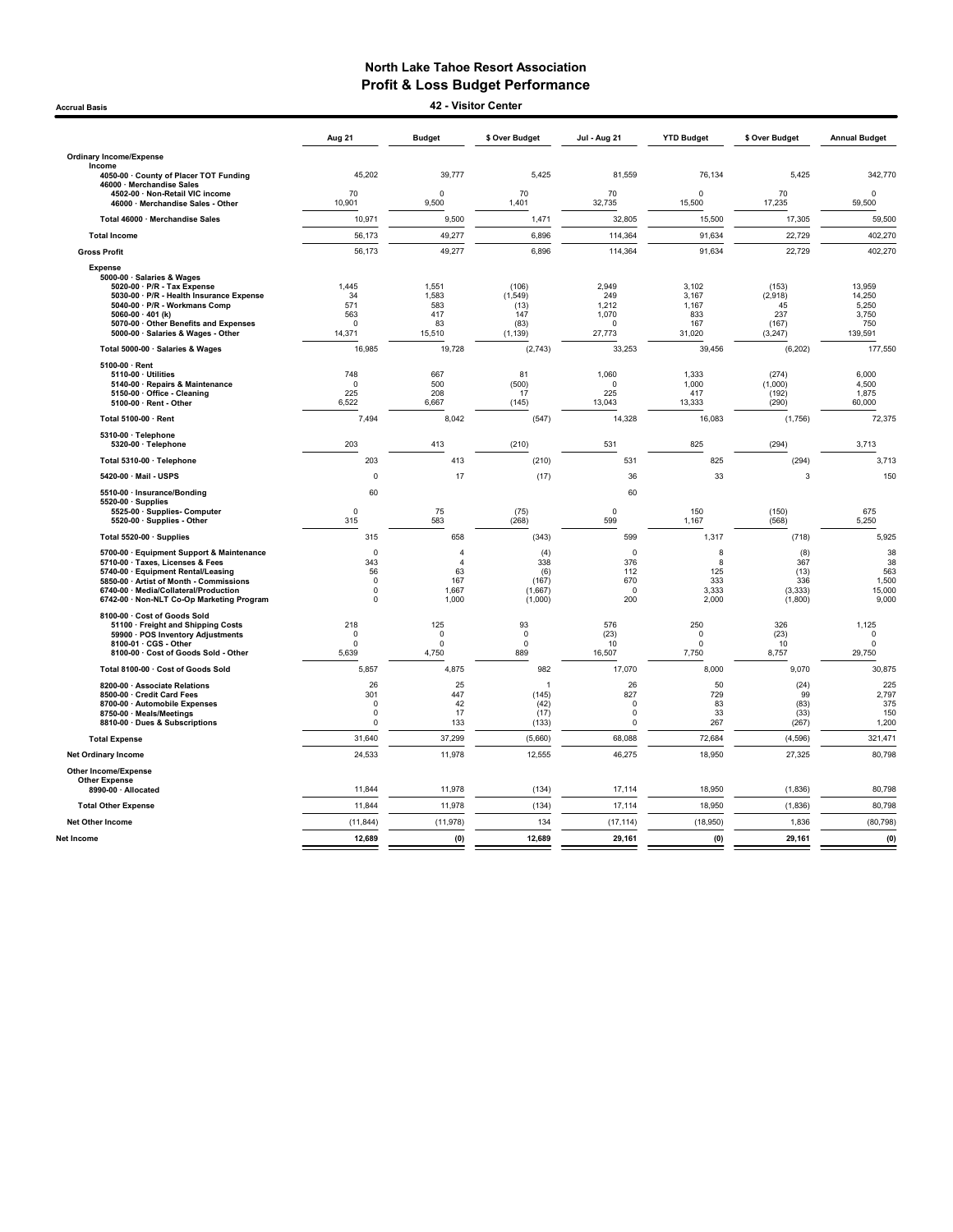**Accrual Basis** 

|                                                                                                                                                                                                                                                                        | Aug 21                                 | <b>Budget</b>                            | \$ Over Bu                                           | <b>Jul - Aug 21</b>                         | <b>YTD Budget</b>                            | \$ Over Bu                                             | <b>Annual Bu</b>                                |
|------------------------------------------------------------------------------------------------------------------------------------------------------------------------------------------------------------------------------------------------------------------------|----------------------------------------|------------------------------------------|------------------------------------------------------|---------------------------------------------|----------------------------------------------|--------------------------------------------------------|-------------------------------------------------|
| <b>Ordinary Income/Expense</b>                                                                                                                                                                                                                                         |                                        |                                          |                                                      |                                             |                                              |                                                        |                                                 |
| Income<br>4050-00 · County of Placer TOT Funding                                                                                                                                                                                                                       | 15,710                                 | 14,077                                   | 1,633                                                | 41,931                                      | 40,299                                       | 1,633                                                  | 141,237                                         |
| <b>Total Income</b>                                                                                                                                                                                                                                                    | 15,710                                 | 14,077                                   | 1,633                                                | 41,931                                      | 40,299                                       | 1,633                                                  | 141,237                                         |
| <b>Gross Profit</b>                                                                                                                                                                                                                                                    | 15,710                                 | 14,077                                   | 1,633                                                | 41,931                                      | 40,299                                       | 1,633                                                  | 141,237                                         |
| <b>Expense</b><br>5000-00 · Salaries & Wages<br>$5020-00 \cdot P/R$ - Tax Expense<br>5030-00 · P/R - Health Insurance Expense<br>5040-00 · P/R - Workmans Comp<br>5060-00 $\cdot$ 401 (k)<br>5070-00 Other Benefits and Expenses<br>5000-00 · Salaries & Wages - Other | (23)<br>(188)<br>36<br>0<br>0<br>(610) | 768<br>1,000<br>25<br>307<br>88<br>7,677 | (790)<br>(1, 188)<br>11<br>(307)<br>(88)<br>(8, 287) | 201<br>(68)<br>54<br>0<br>$\Omega$<br>1,354 | 1,535<br>2,000<br>50<br>614<br>176<br>15,355 | (1, 335)<br>(2,068)<br>Δ<br>(614)<br>(176)<br>(14,001) | 7,363<br>9,590<br>240<br>2,945<br>842<br>73,628 |
| Total 5000-00 · Salaries & Wages                                                                                                                                                                                                                                       | (784)                                  | 9,865                                    | (10, 649)                                            | 1,540                                       | 19,730                                       | (18, 190)                                              | 94,608                                          |
| $5100-00 \cdot$ Rent                                                                                                                                                                                                                                                   |                                        |                                          |                                                      |                                             |                                              |                                                        |                                                 |
| 5110-00 · Utilities<br>5140-00 · Repairs & Maintenance<br>5150-00 Office - Cleaning<br>5100-00 · Rent - Other                                                                                                                                                          | 69<br>$\mathbf 0$<br>12<br>356         | 25<br>17<br>42<br>375                    | 44<br>(17)<br>(29)<br>(19)                           | 71<br>$\Omega$<br>52<br>711                 | 50<br>33<br>83<br>750                        | 21<br>(33)<br>(32)<br>(39)                             | 238<br>158<br>396<br>3,563                      |
| Total 5100-00 · Rent                                                                                                                                                                                                                                                   | 437                                    | 458                                      | (22)                                                 | 834                                         | 917                                          | (83)                                                   | 4,354                                           |
| 5310-00 · Telephone<br>5320-00 · Telephone                                                                                                                                                                                                                             | 46                                     | 134                                      | (88)                                                 | 91                                          | 268                                          | (177)                                                  | 1,275                                           |
| Total 5310-00 · Telephone                                                                                                                                                                                                                                              | 46                                     | 134                                      | (88)                                                 | 91                                          | 268                                          | (177)                                                  | 1,275                                           |
| 5420-00 · Mail - USPS                                                                                                                                                                                                                                                  | $\mathbf 0$                            |                                          |                                                      | 2                                           |                                              |                                                        |                                                 |
| 5510-00 · Insurance/Bonding<br>$5520-00 \cdot$ Supplies                                                                                                                                                                                                                | 18                                     |                                          |                                                      | 18                                          |                                              |                                                        |                                                 |
| 5525-00 · Supplies- Computer<br>5520-00 · Supplies - Other                                                                                                                                                                                                             | 0<br>6                                 | 0<br>$\mathbf 0$                         | 0<br>6                                               | 0<br>7                                      | 1,250<br>5,000                               | (1,250)<br>(4,993)                                     | 1,250<br>5,000                                  |
| Total 5520-00 $\cdot$ Supplies                                                                                                                                                                                                                                         | 6                                      | $\mathbf 0$                              | 6                                                    | $\overline{7}$                              | 6,250                                        | (6, 243)                                               | 6,250                                           |
| 5710-00 · Taxes, Licenses & Fees<br>5740-00 · Equipment Rental/Leasing<br>5900-00 · Professional Fees                                                                                                                                                                  | 0<br>17                                | 13<br>19                                 | (13)<br>(2)                                          | 10<br>34                                    | 25<br>38                                     | (15)<br>(4)                                            | 120<br>178                                      |
| 5910-00 · Professional Fees - Attorneys<br>5921-00 Professional Fees - Other                                                                                                                                                                                           | 0<br>618                               | 0<br>$\mathbf 0$                         | 0<br>618                                             | $\Omega$<br>11,954                          | 5,000<br>0                                   | (5,000)<br>11,954                                      | 5,000<br>$\mathbf 0$                            |
| Total 5900-00 · Professional Fees                                                                                                                                                                                                                                      | 618                                    | 0                                        | 618                                                  | 11,954                                      | 5,000                                        | 6,954                                                  | 5,000                                           |
| 8700-00 · Automobile Expenses<br>8750-00 · Meals/Meetings<br>8810-00 · Dues & Subscriptions                                                                                                                                                                            | 0<br>$\mathbf 0$<br>$\overline{c}$     | 42<br>83<br>42                           | (42)<br>(83)<br>(40)                                 | 0<br>0<br>3                                 | 83<br>167<br>83                              | (83)<br>(167)<br>(80)                                  | 400<br>1,000<br>400                             |
| <b>Total Expense</b>                                                                                                                                                                                                                                                   | 358                                    | 10,655                                   | (10, 298)                                            | 14,491                                      | 32,561                                       | (18,069)                                               | 113,584                                         |
| <b>Net Ordinary Income</b>                                                                                                                                                                                                                                             | 15,352                                 | 3,422                                    | 11,930                                               | 27,440                                      | 7,738                                        | 19,702                                                 | 27,653                                          |
| <b>Other Income/Expense</b><br><b>Other Expense</b>                                                                                                                                                                                                                    |                                        |                                          |                                                      |                                             |                                              |                                                        |                                                 |
| 8990-00 · Allocated                                                                                                                                                                                                                                                    | 10,091                                 | 3,422                                    | 6,670                                                | 14,582                                      | 7,738                                        | 6,844                                                  | 27,653                                          |
| <b>Total Other Expense</b>                                                                                                                                                                                                                                             | 10,091                                 | 3,422                                    | 6,670                                                | 14,582                                      | 7,738                                        | 6,844                                                  | 27,653                                          |
| <b>Net Other Income</b>                                                                                                                                                                                                                                                | (10,091)                               | (3, 422)                                 | (6,670)                                              | (14, 582)                                   | (7,738)                                      | (6, 844)                                               | (27, 653)                                       |
| Net Income                                                                                                                                                                                                                                                             | 5,261                                  | (0)                                      | 5,261                                                | 12,858                                      | (0)                                          | 12,858                                                 | (0)                                             |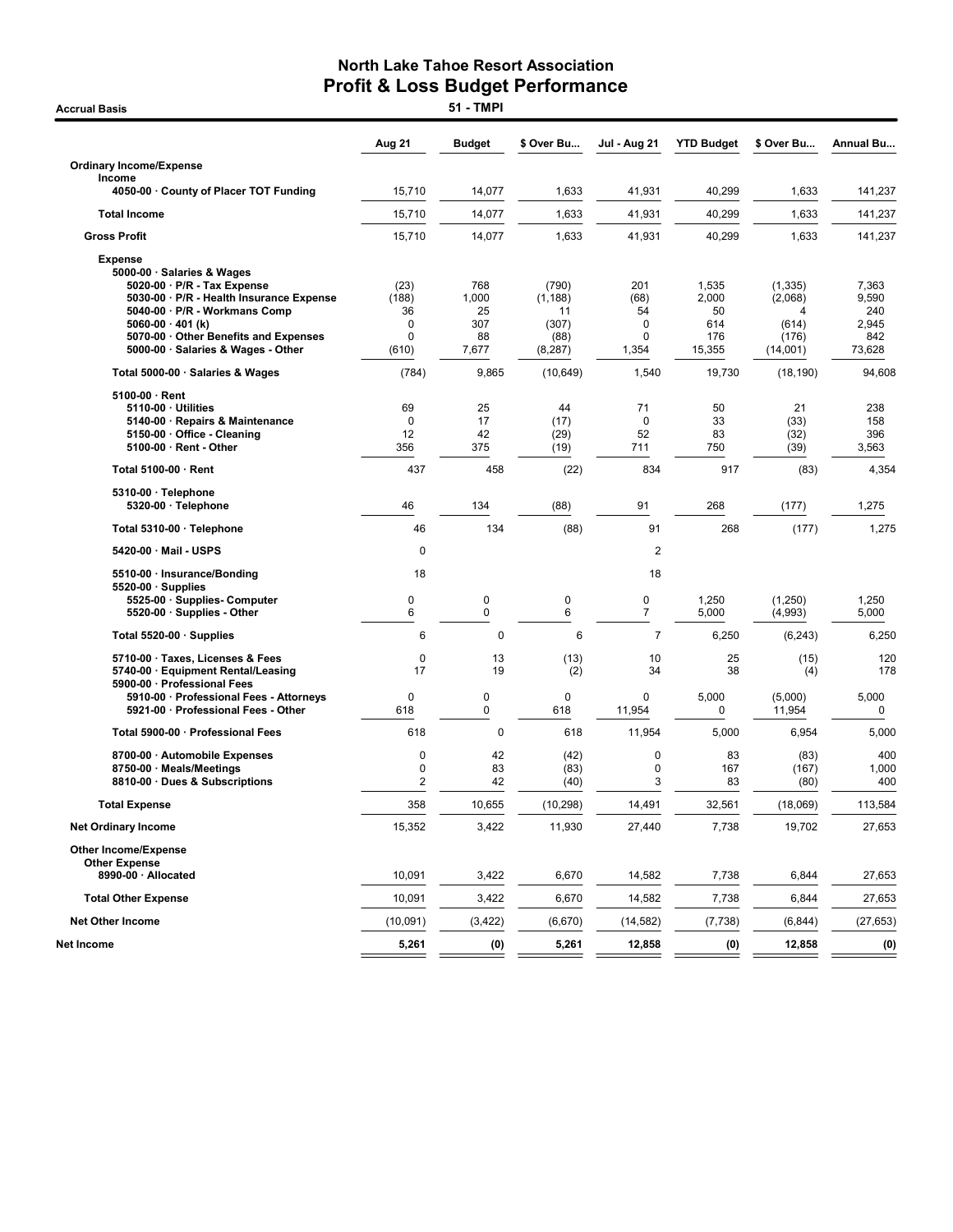Accrual Basis **Accrual Basis** 52 - TBID Assessment Revenue

|                                          | Aug 21  | <b>Budget</b> | \$ Over Budget | Jul - Aug 21 | <b>YTD Budget</b> | \$ Over Budget | <b>Annual Budget</b> |
|------------------------------------------|---------|---------------|----------------|--------------|-------------------|----------------|----------------------|
| <b>Ordinary Income/Expense</b><br>Income |         |               |                |              |                   |                |                      |
| 4050-00 County of Placer TOT Funding     |         | C             |                |              |                   |                |                      |
| 4100-00 · TBID Assessment Revenue        | 187.050 | 187.050       |                | 374.078      | 374.078           |                | 4,689,362            |
| <b>Total Income</b>                      | 187.050 | 187.050       |                | 374.078      | 374,078           |                | 4,689,362            |
| <b>Gross Profit</b>                      | 187,050 | 187,050       |                | 374,078      | 374,078           |                | 4,689,362            |
| <b>Net Ordinary Income</b>               | 187,050 | 187.050       |                | 374,078      | 374,078           |                | 4,689,362            |
| Net Income                               | 187,050 | 187,050       |                | 374.078      | 374,078           |                | 4,689,362            |
|                                          |         |               |                |              |                   |                |                      |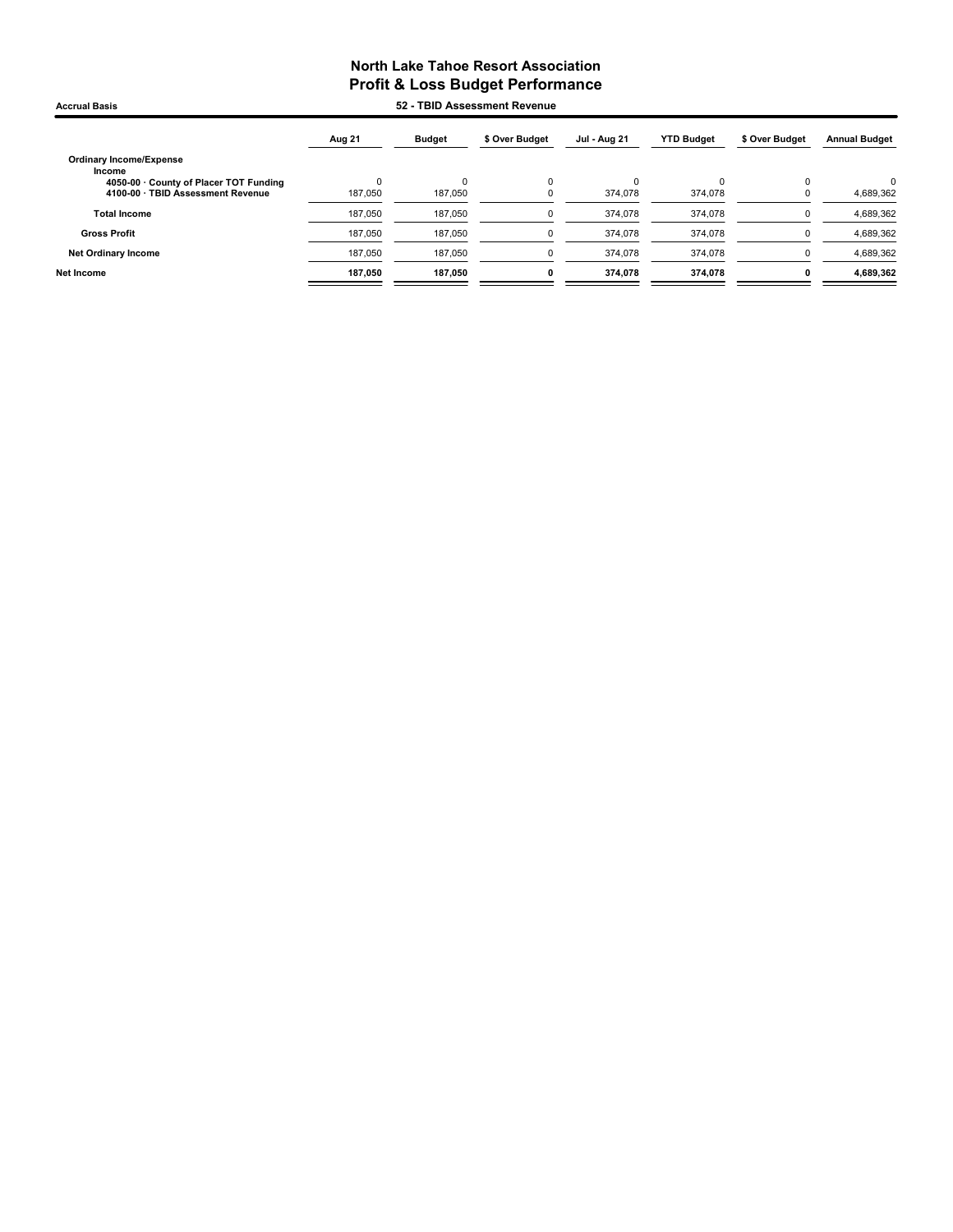| 60 - Membership<br><b>Accrual Basis</b>                                               |             |                |                            |                          |                   |                  |                      |  |
|---------------------------------------------------------------------------------------|-------------|----------------|----------------------------|--------------------------|-------------------|------------------|----------------------|--|
|                                                                                       | Aug 21      | <b>Budget</b>  | \$ Over Budget             | <b>Jul - Aug 21</b>      | <b>YTD Budget</b> | \$ Over Budget   | <b>Annual Budget</b> |  |
| <b>Ordinary Income/Expense</b>                                                        |             |                |                            |                          |                   |                  |                      |  |
| Income                                                                                | 6,007       |                |                            |                          |                   | 423              |                      |  |
| 4200-00 · Membership Dues Revenue<br>4250-00 · Revenues-Membership Activities         |             | 6,250          | (243)                      | 12,923                   | 12,500            |                  | 56,250               |  |
| 4250-02 · Chamber Events<br>4250-03 · Summer/Winter Rec Luncheon                      | 0<br>0      | 0<br>$\Omega$  | 0<br>0                     | 0<br>0                   | 0<br>$\mathbf 0$  | 0<br>$\mathbf 0$ | 4,500<br>1,500       |  |
| 4251-00 · Tues AM Breakfast Club                                                      |             |                |                            |                          |                   |                  |                      |  |
| 4251-01 · Tues AM Breakfast Club Sponsors<br>4251-00 · Tues AM Breakfast Club - Other | 0<br>0      | 0<br>0         | $\mathbf 0$<br>$\mathbf 0$ | $\mathbf 0$<br>$\pmb{0}$ | 0<br>$\mathbf 0$  | 0<br>$\pmb{0}$   | 2,350<br>1,200       |  |
| Total 4251-00 · Tues AM Breakfast Club                                                | 0           | $\Omega$       | 0                          | 0                        | 0                 | $\mathbf 0$      | 3,550                |  |
| 4250-00 · Revenues-Membership Activities - Other                                      | 460         | 0              | 460                        | 1,060                    | 0                 | 1,060            | $\mathbf 0$          |  |
| Total 4250-00 · Revenues-Membership Activities                                        | 460         | 0              | 460                        | 1,060                    | $\mathbf 0$       | 1,060            | 9,550                |  |
| 4253-00 · Revenue-Other                                                               | 0           | 0              | $\pmb{0}$                  | $\pmb{0}$                | 0                 | 0                | 1,000                |  |
| <b>Total Income</b>                                                                   | 6,467       | 6,250          | 217                        | 13,983                   | 12,500            | 1,483            | 66,800               |  |
| <b>Gross Profit</b>                                                                   | 6,467       | 6,250          | 217                        | 13,983                   | 12,500            | 1,483            | 66,800               |  |
| <b>Expense</b>                                                                        |             |                |                            |                          |                   |                  |                      |  |
| 5000-00 · Salaries & Wages<br>$5020-00 \cdot P/R$ - Tax Expense                       | 195         | 418            | (223)                      | 507                      | 836               | (329)            | 3,761                |  |
| 5030-00 · P/R - Health Insurance Expense                                              | 139         | 333            | (195)                      | 382                      | 667               | (285)            | 3,000                |  |
| 5040-00 · P/R - Workmans Comp<br>5060-00 $\cdot$ 401 (k)                              | 50<br>25    | 13<br>167      | 38<br>(142)                | 88<br>135                | 25<br>334         | 63<br>(200)      | 113<br>1,504         |  |
| 5070-00 · Other Benefits and Expenses                                                 | $\mathbf 0$ | 54             | (54)                       | 0                        | 108               | (108)            | 488                  |  |
| 5000-00 · Salaries & Wages - Other                                                    | 2,580       | 4,179          | (1, 599)                   | 6,475                    | 8,358             | (1,883)          | 37,611               |  |
| Total 5000-00 · Salaries & Wages                                                      | 2,989       | 5,164          | (2, 175)                   | 7,586                    | 10,328            | (2, 742)         | 46,477               |  |
| $5100-00 \cdot$ Rent<br>$5110-00 \cdot$ Utilities                                     | 74          | 25             | 49                         | 87                       | 50                | 37               | 225                  |  |
| 5140-00 · Repairs & Maintenance                                                       | 0           | 21             | (21)                       | 0                        | 42                | (42)             | 187                  |  |
| 5150-00 · Office - Cleaning                                                           | 13          | 42             | (28)                       | 56                       | 83                | (27)             | 375                  |  |
| 5100-00 · Rent - Other<br>Total 5100-00 · Rent                                        | 524<br>612  | 527<br>614     | (3)                        | 1,048<br>1,191           | 1,053<br>1,228    | (6)<br>(38)      | 4,740<br>5,528       |  |
| 5310-00 · Telephone                                                                   |             |                | (3)                        |                          |                   |                  |                      |  |
| 5320-00 · Telephone                                                                   | 80          | 139            | (60)                       | 203                      | 278               | (76)             | 1,253                |  |
| Total 5310-00 · Telephone                                                             | 80          | 139            | (60)                       | 203                      | 278               | (76)             | 1,253                |  |
| 5420-00 · Mail - USPS                                                                 | 0           | 10             | (10)                       | 12                       | 20                | (8)              | 90                   |  |
| 5510-00 · Insurance/Bonding<br>5520-00 · Supplies                                     | 20<br>6     | 167            | (161)                      | 20<br>12                 | 333               | (321)            | 1,500                |  |
| 5710-00 · Taxes, Licenses & Fees                                                      | $\mathbf 0$ | 4              | (4)                        | 11                       | 8                 | $\overline{2}$   | 38                   |  |
| 5740-00 · Equipment Rental/Leasing<br>6423-00 · Membership Activities                 | 18          | 21             | (3)                        | 37                       | 42                | (5)              | 187                  |  |
| 6436-00 · Membership - Wnt/Sum Rec Lunch                                              | 0           | 0              | 0                          | 0                        | 0                 | 0                | 500                  |  |
| 6437-00 · Tuesday Morning Breakfast Club<br>6442-00 · Public Relations/Website/Digita | (500)<br>0  | 0<br>500       | (500)<br>(500)             | (500)<br>1,238           | 0<br>1,000        | (500)<br>238     | 1,763<br>4,500       |  |
| 6423-00 · Membership Activities - Other                                               | 46          | 417            | (371)                      | 341                      | 833               | (492)            | 3,750                |  |
| Total 6423-00 · Membership Activities                                                 | (454)       | 917            | (1, 371)                   | 1,079                    | 1,833             | (754)            | 10,513               |  |
| 8200-00 · Associate Relations                                                         | 164         | $\overline{7}$ | 158                        | 164                      | 13                | 151              | 60                   |  |
| 8500-00 · Credit Card Fees<br>8700-00 · Automobile Expenses                           | 48<br>0     | 50<br>42       | (2)<br>(42)                | 94<br>0                  | 100<br>83         | (6)<br>(83)      | 450<br>375           |  |
| 8750-00 · Meals/Meetings                                                              | $\mathbf 0$ | 33             | (33)                       | 111                      | 67                | 44               | 300                  |  |
| 8810-00 · Dues & Subscriptions                                                        | 11          | 17             | (6)                        | 22                       | 33                | (11)             | 150                  |  |
| <b>Total Expense</b>                                                                  | 3,493       | 7,184          | (3,691)                    | 10,540                   | 14,368            | (3,828)          | 66,919               |  |
| <b>Net Ordinary Income</b>                                                            | 2,974       | (934)          | 3,908                      | 3,443                    | (1,868)           | 5,311            | (119)                |  |
| Other Income/Expense<br><b>Other Expense</b>                                          |             |                |                            |                          |                   |                  |                      |  |
| 8990-00 · Allocated                                                                   | 3,406       | 2,307          | 1,099                      | 4,922                    | 3,723             | 1,200            | 16,521               |  |
| <b>Total Other Expense</b>                                                            | 3,406       | 2,307          | 1,099                      | 4,922                    | 3,723             | 1,200            | 16,521               |  |
| <b>Net Other Income</b>                                                               | (3, 406)    | (2, 307)       | (1,099)                    | (4,922)                  | (3, 723)          | (1,200)          | (16, 521)            |  |
| Net Income                                                                            | (432)       | (3, 241)       | 2,809                      | (1, 479)                 | (5,591)           | 4,111            | (16, 640)            |  |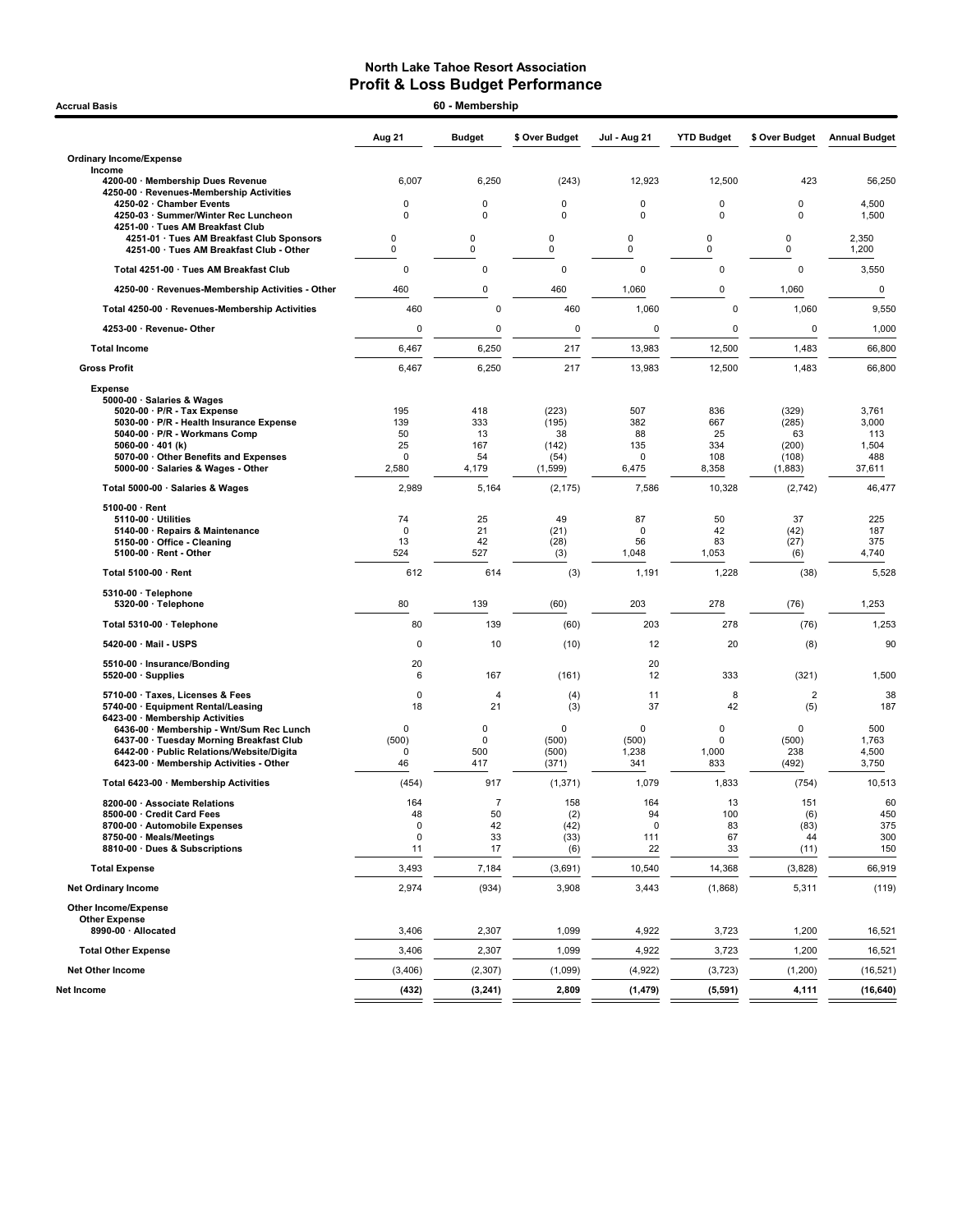#### North Lake Tahoe Resort Association Profit & Loss Budget Performance Accrual Basis 61 - Business Association Grant Funding

|                                                 | Aug 21   | <b>Budget</b> | \$ Over Budget | Jul - Aug 21 | <b>YTD Budget</b> | \$ Over Budget | <b>Annual Budget</b> |
|-------------------------------------------------|----------|---------------|----------------|--------------|-------------------|----------------|----------------------|
| <b>Ordinary Income/Expense</b><br>Income        |          |               |                |              |                   |                |                      |
| 4050-00 County of Placer TOT Funding            | 16,667   | 16,667        | 0              | 33,333       | 33,333            | $\Omega$       | 200,000              |
| <b>Total Income</b>                             | 16,667   | 16,667        | 0              | 33,333       | 33,333            |                | 200,000              |
| <b>Gross Profit</b>                             | 16,667   | 16,667        | 0              | 33,333       | 33,333            | 0              | 200,000              |
| Expense<br>6750-00 · Business Association Grant |          |               |                |              |                   |                |                      |
| 6750-01 · Business Assn Grant - NTBA            | $\Omega$ | 8,333         | (8,333)        | 0            | 16,667            | (16, 667)      | 100,000              |
| 6750-02 · Business Assn Grant - TCDA            |          | 8,333         | (8, 333)       |              | 16,667            | (16, 667)      | 100,000              |
| Total 6750-00 · Business Association Grant      |          | 16,667        | (16, 667)      | 0            | 33,333            | (33, 333)      | 200,000              |
| <b>Total Expense</b>                            |          | 16,667        | (16, 667)      | 0            | 33,333            | (33, 333)      | 200,000              |
| <b>Net Ordinary Income</b>                      | 16,667   | (0)           | 16,667         | 33,333       | (0)               | 33,333         | 0                    |
| Net Income                                      | 16,667   | (0)           | 16,667         | 33,333       | (0)               | 33,333         | 0                    |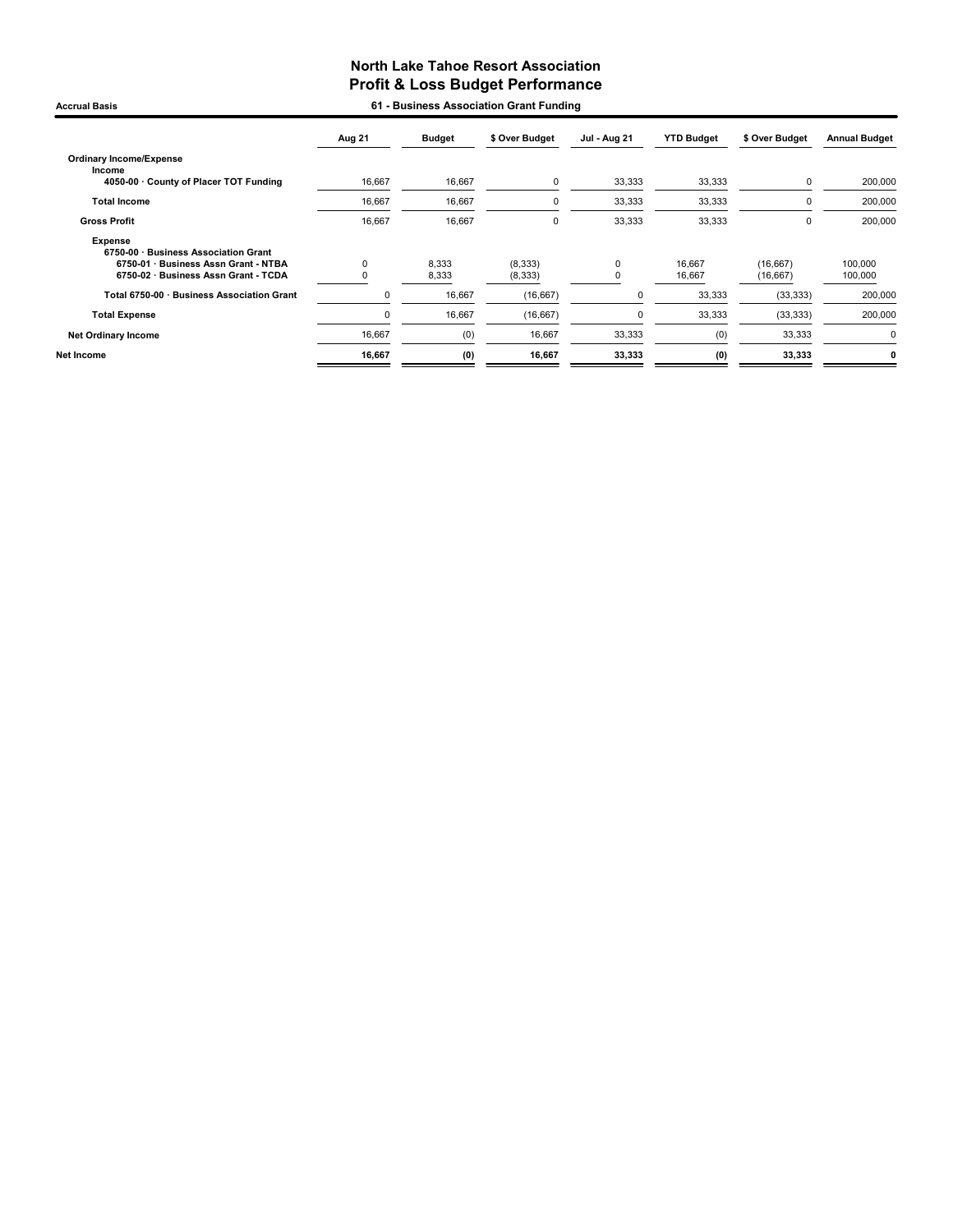| <b>Accrual Basis</b>                                                                                                                                                                                                                           | 70 - Administration                                   |                                                 |                                                   |                                                        |                                                 |                                                      |                                                         |
|------------------------------------------------------------------------------------------------------------------------------------------------------------------------------------------------------------------------------------------------|-------------------------------------------------------|-------------------------------------------------|---------------------------------------------------|--------------------------------------------------------|-------------------------------------------------|------------------------------------------------------|---------------------------------------------------------|
|                                                                                                                                                                                                                                                | Aug 21                                                | <b>Budget</b>                                   | \$ Over Budget                                    | Jul - Aug 21                                           | <b>YTD Budget</b>                               | \$ Over Budget                                       | <b>Annual Budget</b>                                    |
| <b>Ordinary Income/Expense</b><br><b>Expense</b>                                                                                                                                                                                               |                                                       |                                                 |                                                   |                                                        |                                                 |                                                      |                                                         |
| 5000-00 · Salaries & Wages<br>5020-00 · P/R - Tax Expense<br>5030-00 · P/R - Health Insurance Expense<br>5040-00 · P/R - Workmans Comp<br>5060-00 $\cdot$ 401 (k)<br>5070-00 Other Benefits and Expenses<br>5000-00 · Salaries & Wages - Other | 3.854<br>(1, 310)<br>396<br>373<br>$\Omega$<br>78,982 | 3.202<br>3,750<br>194<br>1,323<br>183<br>33,068 | 653<br>(5,060)<br>202<br>(949)<br>(183)<br>45,914 | 7.011<br>1.015<br>635<br>746<br>$\Omega$<br>110,169    | 6.404<br>7,500<br>389<br>2,645<br>366<br>66,136 | 608<br>(6, 485)<br>246<br>(1,899)<br>(366)<br>44,034 | 28.816<br>33.750<br>1,749<br>11,904<br>1,645<br>297,610 |
| Total 5000-00 · Salaries & Wages                                                                                                                                                                                                               | 82,296                                                | 41,719                                          | 40,576                                            | 119,576                                                | 83,439                                          | 36,137                                               | 375,474                                                 |
| 5100-00 · Rent<br>5110-00 · Utilities<br>5140-00 · Repairs & Maintenance<br>5150-00 · Office - Cleaning<br>5100-00 · Rent - Other                                                                                                              | 498<br>87<br>89<br>2,943                              | 167<br>417<br>292<br>3,093                      | 331<br>(330)<br>(203)<br>(150)                    | 549<br>174<br>376<br>5,961                             | 333<br>833<br>583<br>6,187                      | 215<br>(660)<br>(208)<br>(226)                       | 1,500<br>3,750<br>2,625<br>27,840                       |
| Total 5100-00 · Rent                                                                                                                                                                                                                           | 3,616                                                 | 3,968                                           | (352)                                             | 7,058                                                  | 7,937                                           | (878)                                                | 35,715                                                  |
| 5310-00 · Telephone<br>5320-00 · Telephone                                                                                                                                                                                                     | 798                                                   | 1,234                                           | (436)                                             | 1,534                                                  | 2,468                                           | (934)                                                | 11,108                                                  |
| Total 5310-00 · Telephone                                                                                                                                                                                                                      | 798                                                   | 1,234                                           | (436)                                             | 1,534                                                  | 2,468                                           | (934)                                                | 11,108                                                  |
| 5420-00 · Mail - USPS<br>5480-00 · Mail - Fed Ex<br>5420-00 · Mail - USPS - Other                                                                                                                                                              | $\mathbf 0$<br>$\mathbf 0$                            | $\mathbf 0$<br>83                               | $\mathbf 0$<br>(83)                               | 12<br>61                                               | $\Omega$<br>167                                 | 12<br>(106)                                          | $\mathbf 0$<br>750                                      |
| Total 5420-00 · Mail - USPS                                                                                                                                                                                                                    | $\mathbf 0$                                           | 83                                              | (83)                                              | 73                                                     | 167                                             | (94)                                                 | 750                                                     |
| 5510-00 · Insurance/Bonding<br>$5520-00 \cdot$ Supplies<br>5525-00 · Supplies- Computer                                                                                                                                                        | 399<br>95                                             | 1,250<br>$\mathsf 0$                            | (851)<br>95                                       | 668<br>95                                              | 2,500<br>2,500                                  | (1, 832)<br>(2, 405)                                 | 11,250<br>2,500                                         |
| 5520-00 · Supplies - Other                                                                                                                                                                                                                     | 103                                                   | 500                                             | (397)                                             | 406                                                    | 1,000                                           | (594)                                                | 4,500                                                   |
| Total 5520-00 · Supplies                                                                                                                                                                                                                       | 198                                                   | 500                                             | (302)                                             | 501                                                    | 3,500                                           | (2,999)                                              | 7,000                                                   |
| 5610-00 · Depreciation<br>5700-00 · Equipment Support & Maintenance<br>5710-00 · Taxes, Licenses & Fees<br>5740-00 · Equipment Rental/Leasing<br>5800-00 · Training Seminars<br>5900-00 · Professional Fees                                    | 153<br>297<br>1,165<br>122<br>$\mathbf 0$             | 153<br>2,917<br>1,250<br>125<br>417             | $\Omega$<br>(2,620)<br>(85)<br>(3)<br>(417)       | 306<br>297<br>2,865<br>244<br>$\Omega$                 | 306<br>5,833<br>2,500<br>250<br>833             | $\Omega$<br>(5, 537)<br>365<br>(6)<br>(833)          | 1,375<br>26,250<br>11,250<br>1,125<br>3,750             |
| 5910-00 · Professional Fees - Attorneys<br>5920-00 · Professional Fees - Accountant<br>5921-00 · Professional Fees - Other                                                                                                                     | 0<br>$\mathbf 0$<br>124                               | 625<br>0<br>833                                 | (625)<br>$\Omega$<br>(710)                        | 0<br>$\mathbf 0$<br>124                                | 1,250<br>$\Omega$<br>1,667                      | (1, 250)<br>$\Omega$<br>(1, 543)                     | 5,625<br>26,000<br>7,500                                |
| Total 5900-00 · Professional Fees                                                                                                                                                                                                              | 124                                                   | 1,458                                           | (1, 335)                                          | 124                                                    | 2,917                                           | (2,793)                                              | 39,125                                                  |
| 5941-00 · Research & Planning<br>7500-00 · Trade Shows/Travel<br>8200-00 · Associate Relations<br>8300-00 · Board Functions<br>8500-00 · Credit Card Fees                                                                                      | $\pmb{0}$<br>$\pmb{0}$<br>$\mathbf 0$<br>15,000<br>0  | 1,250<br>1,667<br>125<br>583                    | (1,250)<br>(1,667)<br>(125)<br>14,417             | $\mathsf 0$<br>$\mathbf 0$<br>$\Omega$<br>15,425<br>20 | 2,500<br>3,333<br>250<br>1,167                  | (2,500)<br>(3, 333)<br>(250)<br>14,258               | 11,250<br>15,000<br>1,125<br>5,250                      |
| 8600-00 · Additional Opportunites<br>8700-00 · Automobile Expenses<br>8750-00 · Meals/Meetings<br>8810-00 · Dues & Subscriptions                                                                                                               | 650<br>5<br>$\mathbf 0$<br>1,174                      | 833<br>250<br>417<br>1,000                      | (183)<br>(245)<br>(417)<br>174                    | 1,300<br>49<br>$\Omega$<br>1,904                       | 1,667<br>500<br>833<br>2,000                    | (367)<br>(451)<br>(833)<br>(96)                      | 7,500<br>2,250<br>3,750<br>9,000                        |
| <b>Total Expense</b>                                                                                                                                                                                                                           | 105,997                                               | 61,200                                          | 44,797                                            | 151,944                                                | 124,899                                         | 27,045                                               | 579,296                                                 |
| Net Ordinary Income                                                                                                                                                                                                                            | (105, 997)                                            | (61, 200)                                       | (44, 797)                                         | (151, 944)                                             | (124, 899)                                      | (27, 045)                                            | (579, 296)                                              |
| <b>Other Income/Expense</b><br><b>Other Expense</b><br>8990-00 · Allocated                                                                                                                                                                     | (105, 151)                                            | (61, 200)                                       | (43, 952)                                         | (151, 944)                                             | (124, 899)                                      | (27, 045)                                            | (579, 296)                                              |
| <b>Total Other Expense</b>                                                                                                                                                                                                                     | (105, 151)                                            | (61, 200)                                       | (43, 952)                                         | (151, 944)                                             | (124, 899)                                      | (27, 045)                                            | (579, 296)                                              |
| <b>Net Other Income</b>                                                                                                                                                                                                                        | 105,151                                               | 61,200                                          | 43,952                                            | 151,944                                                | 124,899                                         | 27,045                                               | 579,296                                                 |
| <b>Net Income</b>                                                                                                                                                                                                                              | (846)                                                 | $\mathbf{0}$                                    | (846)                                             | $\mathbf 0$                                            | $\mathbf{0}$                                    | $\Omega$                                             | $\mathbf{0}$                                            |